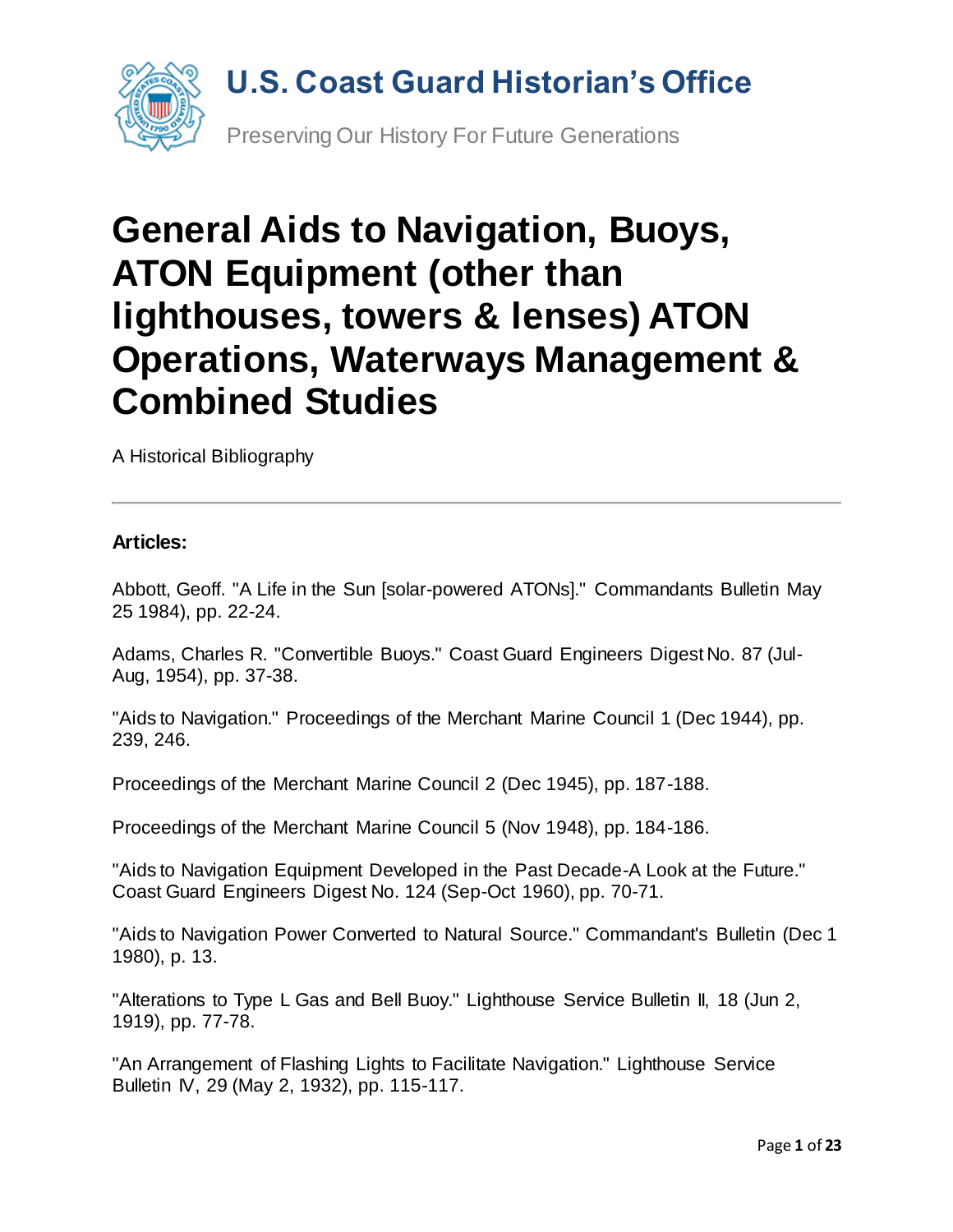

Preserving Our History For Future Generations

"Articulated Lights." Coast Guard Engineers Digest 24-227 (Summer 1985), p. 9.

"'Articulated Spar': A Better Short-Range Aid?" Proceedings of the Marine Safety Council 39 (July 1982), pp. 196-197.

"Atomic Buoys." Proceedings of the Merchant Marine Council 19 (Apr 1962), p. 64.

Atwell, Don. "ANT-17: 17th District Team Heads 360 Miles North..." Commandants Bulletin (Aug 1992), pp. 35-37.

"Automatic Remotely Controlled Aid to Navigation Established." Coast Guard Engineers Digest No. 57 (Jul-Aug, 1949), pp. 10-12.

"Automatic Sound-Actuated Fog-Signal Control Equipment." Lighthouse Service Bulletin V, 42 (Jun 1939), pp. 189-190.

Bailey, C.W., & N.S. Patrick. "Set That Buoy Right the First Time." Coast Guard Academy Alumni Association The Bulletin (Jan-Feb 1972), pp. 23-32.

"Battery Trumpet Horn [ battery-operated diaphragm type of electric horn for use on buoys or fixed structures ]." Lighthouse Service Bulletin V, 42 (Jun 1939), p. 190.

"Bell Float." Lighthouse Service Bulletin I, 59 (Nov 1, 1916), p. 238.

Benkert, W.M., & R.C. Hill. "Vessel Traffic Systems." Coast Guard Academy Alumni Association The Bulletin (Nov-Dec 1972), pp. 42-54.

Bobkowski, Paul A. "Buoy of the Future [LR Exposed Location Buoy]." Commandants Bulletin (Mar 14 1986), p. 3.

Booth, Rick. "Buoy Work: Working Aids on Long Island's Shore." Commandants Bulletin (Jan 1991), pp. 16-17.

Boy, Richard L. "Buoy Construction Changes." Commandants Bulletin (Aug 1990), pp. 30-31.

Brown, Daniel M. "Rotating Beam Single Station Range Design." Coast Guard Engineers Digest 21-213 (Winter 1982), pp. 43-47.

Buckingham, R.T., & D.G. Bohlayer. "Setting a Buoy Can Ruin Your Whole Day!" Coast Guard Academy Alumni Association The Bulletin (Jan-Feb 1974), pp. 30-33.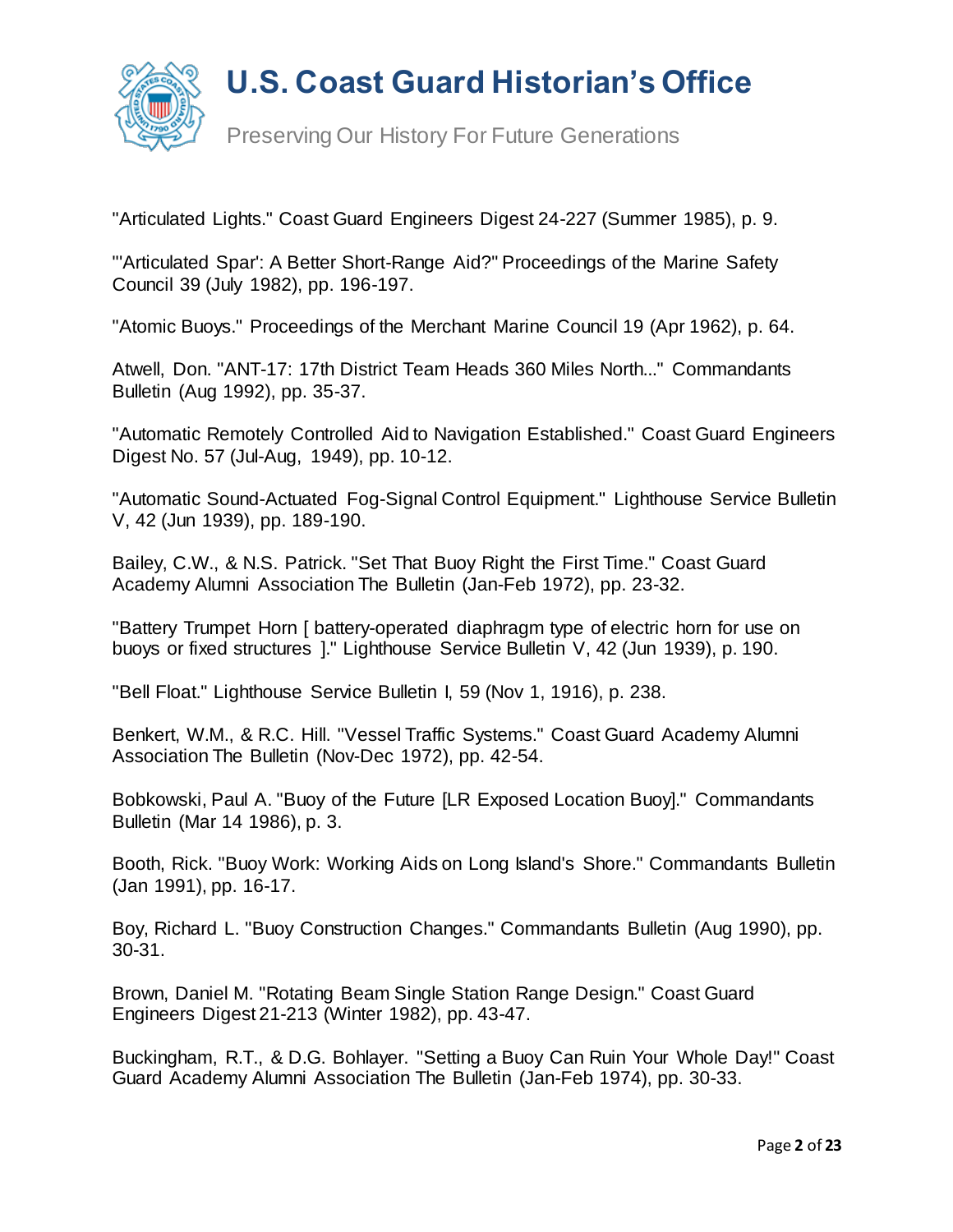

Preserving Our History For Future Generations

"Buoy and Rigging Shop [ Governors Island ] Keeps New York Harbor Running Smoothly." Commandant's Bulletin (Jan 31 1983), pp. 9-11.

"Buoy Maintenance at the Seattle Base." Coast Guard Engineers Digest No. 98 (May-June 1956), pp. 24-29.

"Buoy Production Halted at CG Yard: 40 Years of Making Lighted Buoys Ends." Coast Guard Engineers Digest 26-235 (Summer 1988), pp.3-4.

"Buoy Tending, Etc." Coast Guard Magazine (Jan 1941), pp. 32-33.

"Buoys." Proceedings of the Merchant Marine Council 10 (Mar 1953), p. 53.

"Buoys Built at YARD." Coast Guard Engineers Digest 24-226 (Spring, 1985), pp. 4-5.

"Buoys and Their Appendages." Coast Guard Engineers Digest No. 44 (May-Jun, 1947), pp. 12-13.

"Buoys Moored in Deep Water." Lighthouse Service Bulletin III, 52 (Apr 2, 1928), p. 237.

"Buoyage." Lighthouse Service Bulletin V, 42 (Jun 1939), pp. 187-189.

"Buoyage of the United States." Proceedings of the Merchant Marine Council 10 (Mar 1953), p. 52.

Burd, A.K. "New Buoy [articulated]." Commandants Bulletin (Dec 5 1986), pp. 16-17.

Campbell, Mark J. "VTS Houston/Galveston - Keeping the Traffic Moving." Commandants Bulletin (Apr 26 1982), pp. 9-11.

Carilli, Joseph F. "LNB [Large Navigational Buoy]-Our Newest Navigational Aid, The Future Picture." Coast Guard Engineers Digest No. 165 (Oct-Nov-Dec, 1969), pp. 40- 41.

Carlson, Clinton S. "Design Process for Construction of a River Range Light." The Bay Pilot: Delaware River and Bay Lighthouse Foundation, Inc. I, No. 4 (Winter 1999), pp. 8-10.

"Caught in the Act." Proceedings of the Merchant Marine Council 11 (June 1954), pp. 94-95, 99.

"Cautionary Notes Concerning Aids to Navigation." Coast Guard Academy Alumni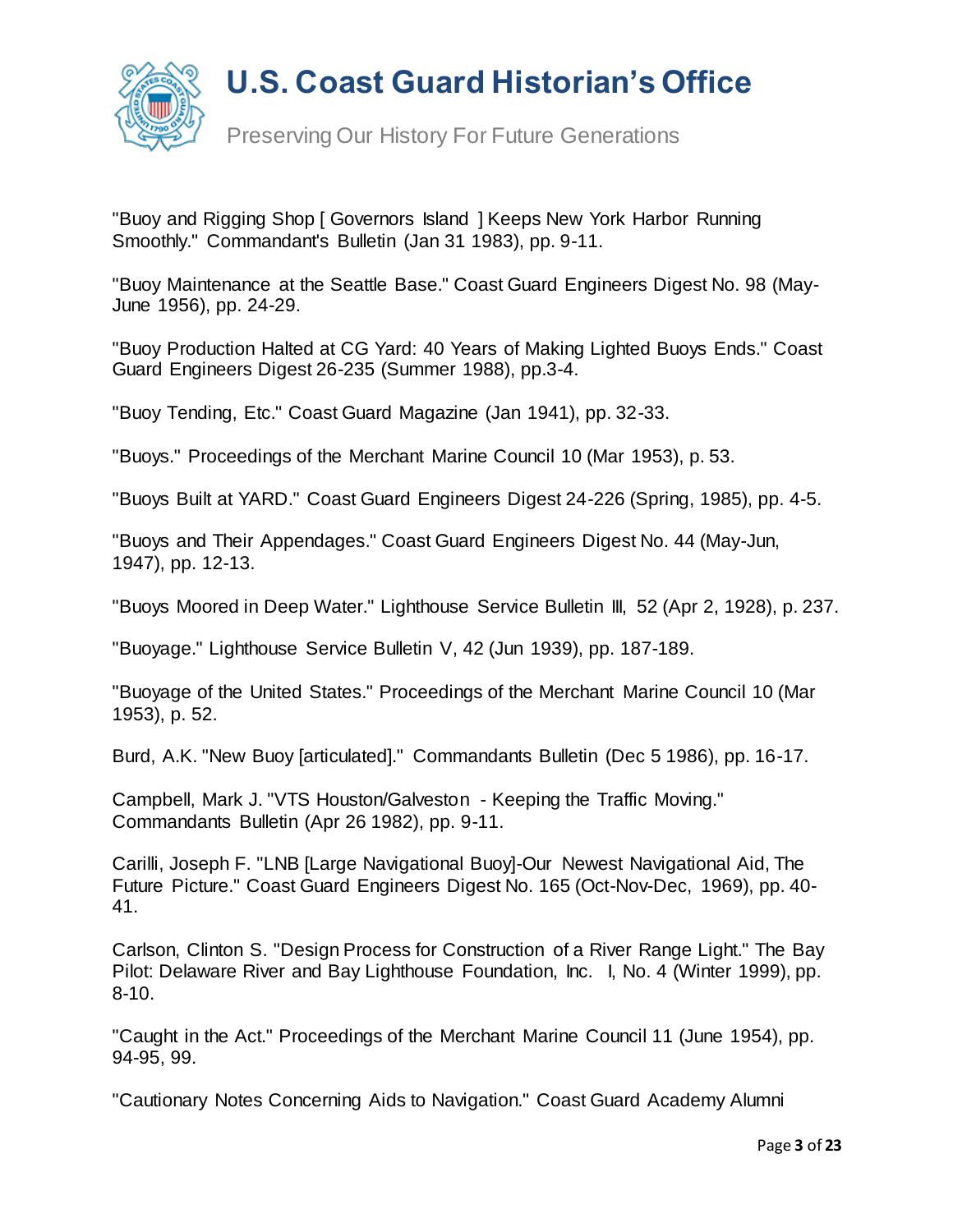

Preserving Our History For Future Generations

Association The Bulletin (July-Aug, 1960), pp. 28-40.

"Cautionary Notes Concerning Aids to Navigation: Part 1--Lights and Fog Signals." Proceedings of the Merchant Marine Council 17 (July 1960), pp. 116-118; "Part 2-- Lightships, Buoys, Radiobeacons, & Loran," (Aug 1960), pp. 136-139.

Chadwick, F.E. "Aids to Navigation." Proceedings of the United States Naval Institute 17, no. 3 (1881), pp. 1-8.

Clark, G.P. "The Problem of Off Station Buoys." Coast Guard Academy Alumni Association The Bulletin (Mar-Apr 1974), pp. 49-56.

Cleveland, Harley, & Paul Glahe. "Everything You Wanted to Know About USCG Experience With

Large Navigational Buoys." Coast Guard Engineers Digest 22-218 (Spring, 1983), pp. 31-38.

"Coast Guard Installs First of Seven Navigational Buoys." Ocean Industry V (Oct 1970), p. 41.

"Coast Guard Launches Atomic Buoy." Coast Guard Academy Alumni Association The Bulletin (Nov-Dec 1961), pp. 39-41.

"Coast Guard Lights the Ocean Highways." Coast Guard Magazine (Sep 1952), pp. 11- 12.

"Coast Guard Yard Will Begin Manufacture of Buoys." Coast Guard Bulletin VI, 10 (Apr 1951), p. 110.

"Conference at Lisbon on Uniformity of Buoyage." Lighthouse Service Bulletin IV, 12 (Dec 1, 1930), p. 47.

Coste, J.W., Jr., & J.A. McIntosh. "Special Report: The Prototype LNB." Coast Guard Engineers Digest No. 165 (Oct-Nov-Dec, 1969), pp. 34-40.

"Cowslip Reflects On Winter Operations." Commandant's Bulletin #12-82 (May 10 1982), pp. 16-17.

Crawley, Jeff. "ATON Plays Key Role In Waterway Safety." Commandants Bulletin (Sep 1991), pp. 24-25.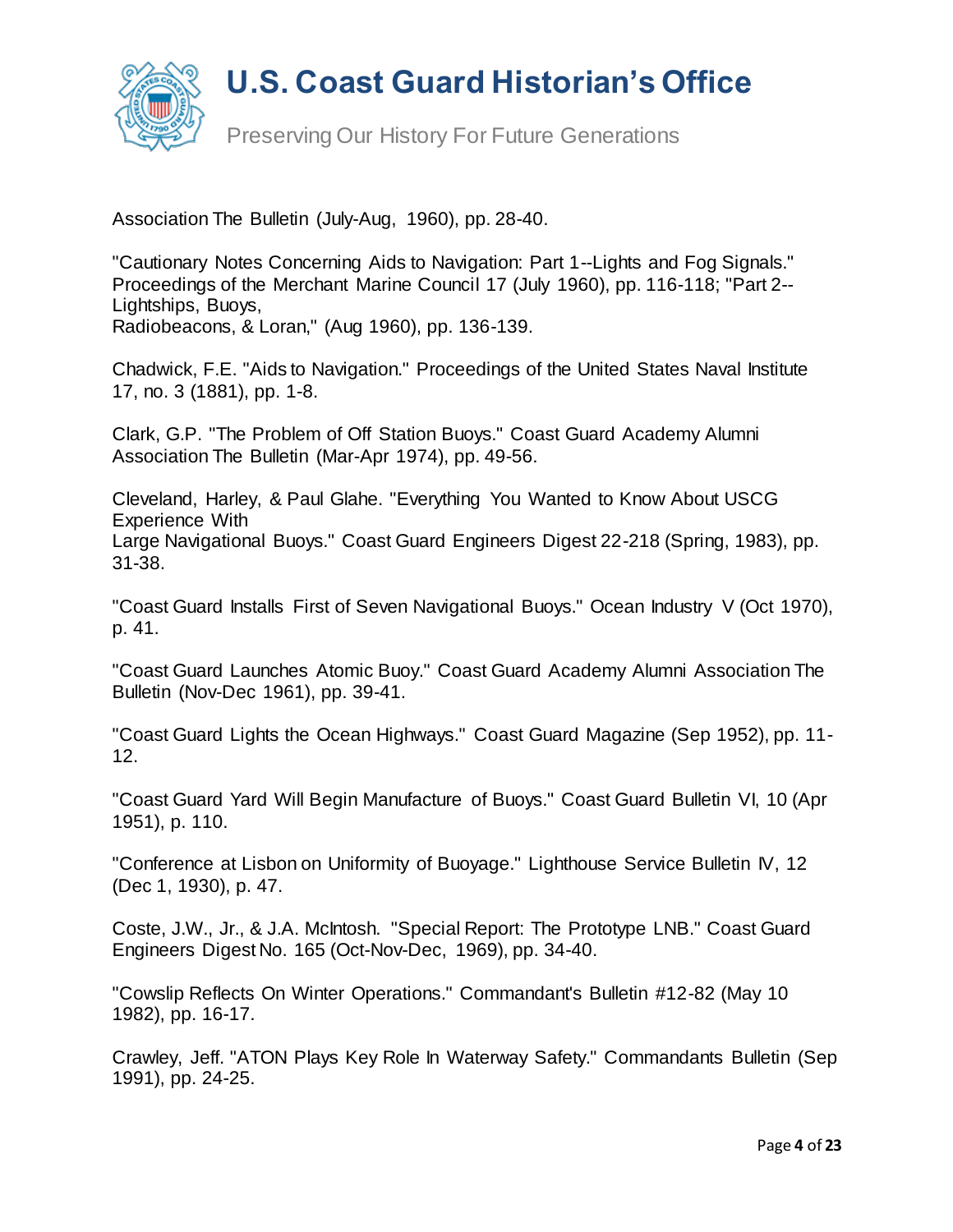

Preserving Our History For Future Generations

"No [Dinosaur] Buoy Too Big For Oregon Tender [Iris]." Commandants Bulletin (Sep 1991), p. 25.

"Cutter Tupelo Experiments with New Method of Handling Buoys." Coast Guard Magazine (Jan 1950), p. 12.

Danzik, Wayne & Bruce Schuckman. "Ocean Engineering Logistics: ATON Hardware." U.S. Coast Guard System Times (Fall 1999), pp. 77-80.

"A Day on the Delaware River with USCG ANT Philadelphia." The Bay Pilot: Delaware River and Bay Lighthouse Foundation, Inc. No. 6 (Summer 2000), pp. 8-9.

D'Entremont, Jeremy. "Coast Guard Looks at Fuel Cells as a New Energy Source: Cape Henry Lights the Way." Lighthouse Digest (Jun 2001), p. 20.

De Wire, Elinor. "Buoys." Western Boatman (Apr 1987), [?????].

"Buoys: The Thankless Guideposts." The Compass No. 1 (1985), pp. [?????].

"Consider the Lowly Buoy." Offshore (May 1992), pp. [?????].

"Fog" Echoes Through the Murk." The Compass No. 3 (1984), pp. [?????].

"Fog Signals." Western Boatman (August 1988), pp. [?????].

"Fog Songs." Mariners Weather Log (Fall 1987), pp. [?????].

"Rescued by a Buoy." Mariners Weather Log (Fall 1995), pp. 42-43.

"Description of Sireno Fog Signals." Lighthouse Service Bulletin I, 19 (Jul 1913), p. 75.

"Development of Buoy Radiobeacons." Coast Guard Engineers Digest (May 1942), pp. 4-5.

"Development of New Superstructure for Lighted Buoys." Coast Guard Engineers Digest No. 78 (Jan-Feb, 1953), pp. 6-8.

"Development of New Series of Unlighted Buoys." Coast Guard Engineers Digest No. 77 (Nov-Dec, 1952), pp. 43-44.

"Development of XRA Buoys." Coast Guard Engineers Digest No. 68 (May-Jun, 1951), pp. 44-48.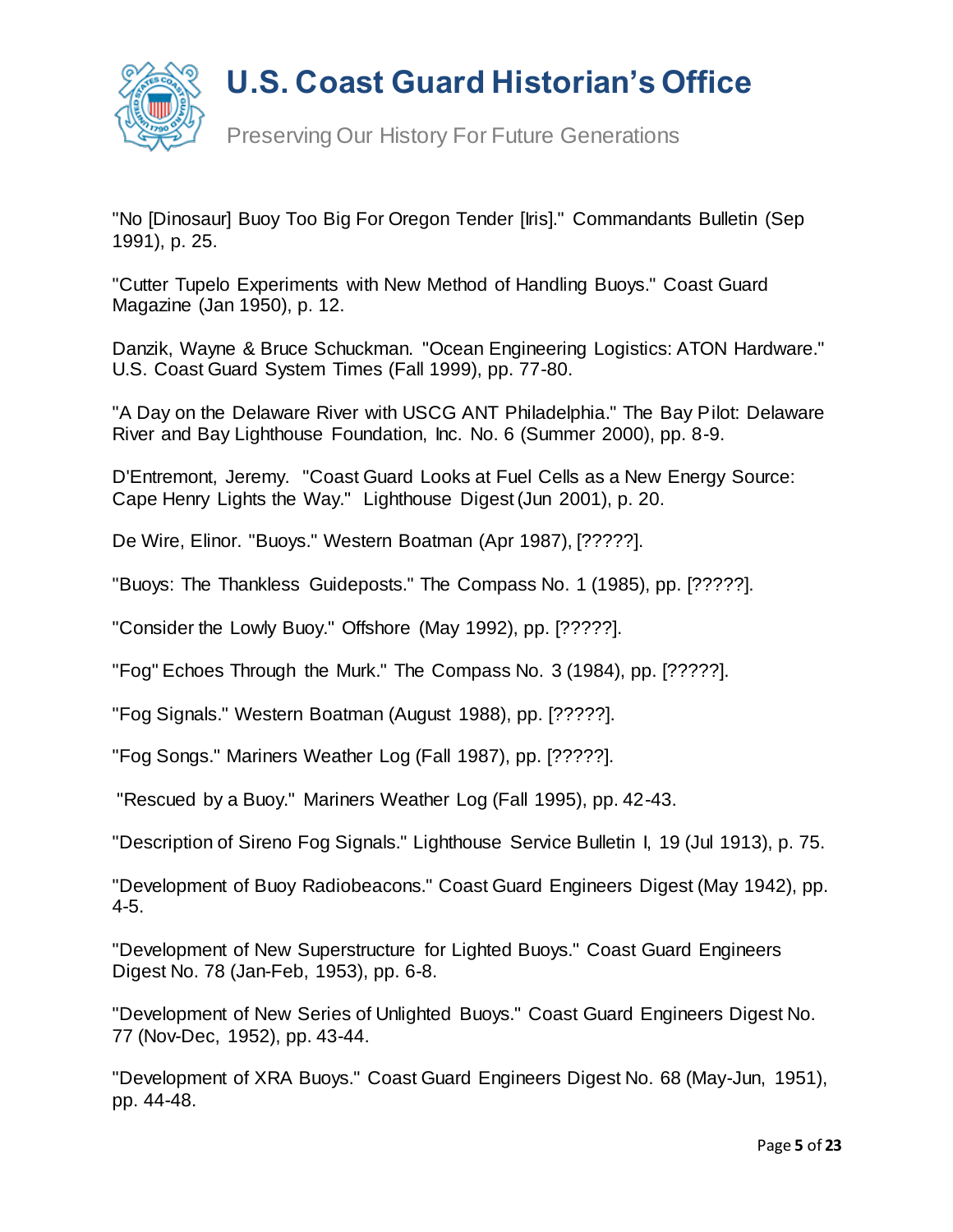

Preserving Our History For Future Generations

Dillon, F.P. "Administration of Aids to Navigation in the United States From Colonial Times to the End of World War II." Coast Guard Academy Alumni Association The Bulletin (Nov 1945), pp. 226-230.

"Double Mouth Horns." Lighthouse Service Bulletin I, 22 (Oct 1913), p. 87.

Ecker, W.J. & L. Alexander. "The Impact of Emerging Technologies on Waterway Safety and Management." Coast Guard Academy Alumni Association The Bulletin (Aug 1995), pp. 27-31.

Sea Technology (Mar 1995).

"Electric Fog-Bell Strikers." Lighthouse Service Bulletin V, 42 (Jun 1939), p. 189.

"Electric Sirens, Alcatraz Island, Cal." Lighthouse Service Bulletin I, 34 (Oct 1914), p. 133.

"Exposed Location Buoys." Coast Guard Engineers Digest 24-227 (Summer 1987), pp. 11-12.

Fearn, William R. "A Proposal for Revision of Aids to Navigation Training For Officers." Coast Guard Academy Alumni Association The Bulletin (Jan-Feb, 1964), pp. 53-55.

"5000th Aid to Navigation Converted to Solar Power!" Coast Guard Engineers Digest 24-230 (Summer 1986), p. 8.

"Fixed or Floating Aids." Lighthouse Service Bulletin V, 38 (Feb 1939), pp. 158-159.

"The First Electric Lighted Buoys." Lighthouse Service Bulletin V, 36 (Dec 1938), p. 147.

"Floating Beacons." Lighthouse Service Bulletin I, 58 (Oct 1, 1916), p. 234.

"Fog Bells Operated Electrically From Shore." Lighthouse Service Bulletin I, 3 (Mar 1912), p. 9.

"Fog Horn Tested." Along the Coast I, No. 2 (Apr 1909), p. 20.

"Fog Signal Sound Deflector." Lighthouse Service Bulletin I, 50 (Feb 1916), p. 201.

"Fog Signal for an Unattended Lightship." Coast Guard Engineers Digest No. 50 (May-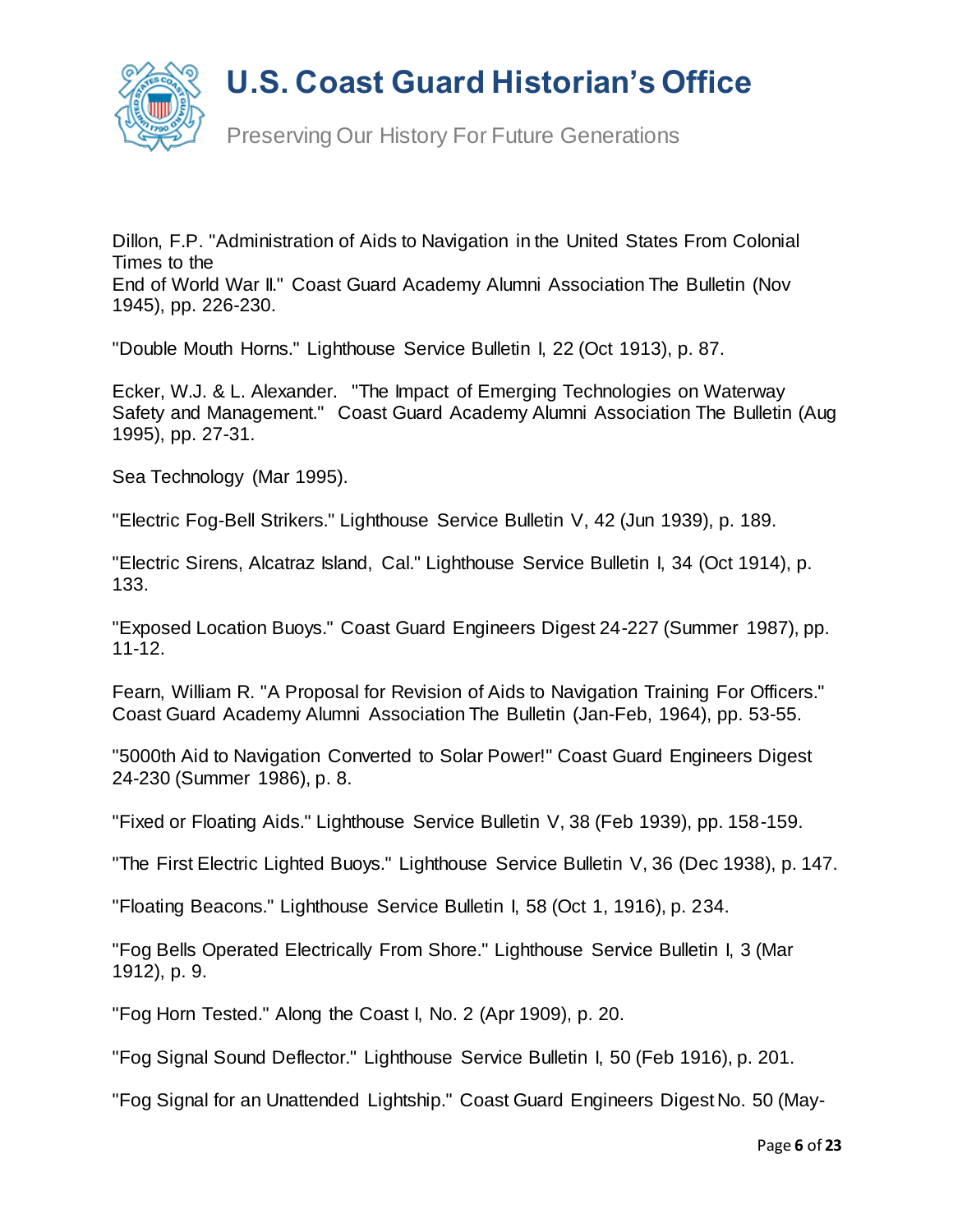

Preserving Our History For Future Generations

Jun, 1948), pp. 27-31.

"A Forgotten Type of Navigational Aid [beacon boat]." Lighthouse Service Bulletin V, 31 (Jul 1938), pp. 121-122.

Freeman, R.M. "Lighting the Inland Waterways." Coast Guard Magazine (Dec 1950), pp. 20-21.

"Frances Scott Key Buoy Was There-But Briefly." Coast Guard Academy Alumni Association The Bulletin (Sep 1949), p. 128.

"Gasoline-Driven Fog-Signal Plant." Lighthouse Service Bulletin I, 10 (Oct 1912), p. 38.

Gault, R.D. "Ten Year's Experience with Design, Maintenance and Replacement of Minor Light Structures." Coast Guard Engineers Digest No. 110 (May-Jun, 1958), pp. 12-14.

Glahe, Paul J. "Recent Developments in Buoy and Mooring Equipment; Part 1." Coast Guard Engineers Digest 23-223 (Summer 1984), pp. 17-21.

"Part II." Coast Guard Engineers Digest 23-224 (Fall 1984), pp. 14-19.

Goodwin, M.J. "Lighted Buoy Design-Progress for the Future." Coast Guard Engineers Digest No. 176 (Jul-Aug-Sep, 1972), pp. 26-33.

"Green or Black Best Buoy Color?" Proceedings of the Marine Safety Council (Mar 1980), p. 51.

Hamilton, Alexander. "Traffic Signals of the Sea." Popular Mechanics LXXXVIII (Nov 1947), pp. 147-151.

Hand, Coleen. "The Change of the Lighthouse Brigade [Cape Henry]." Commandants Bulletin (Feb 3 1984), pp. 20-21.

"The Hardy 'Downeasters' on Spar." Commandant's Bulletin (Sep 21 1981), pp. 8-9.

"Heather Hoists Aboard a Whistling Buoy on California Coast." Coast Guard Magazine (Feb 1951), p. 3.

Hegy, Margie. "Historical Overview of Coast Guard Waterways Management." Proceedings of the Marine Safety Council 56 (Oct-Dec 1999), pp. 10-13.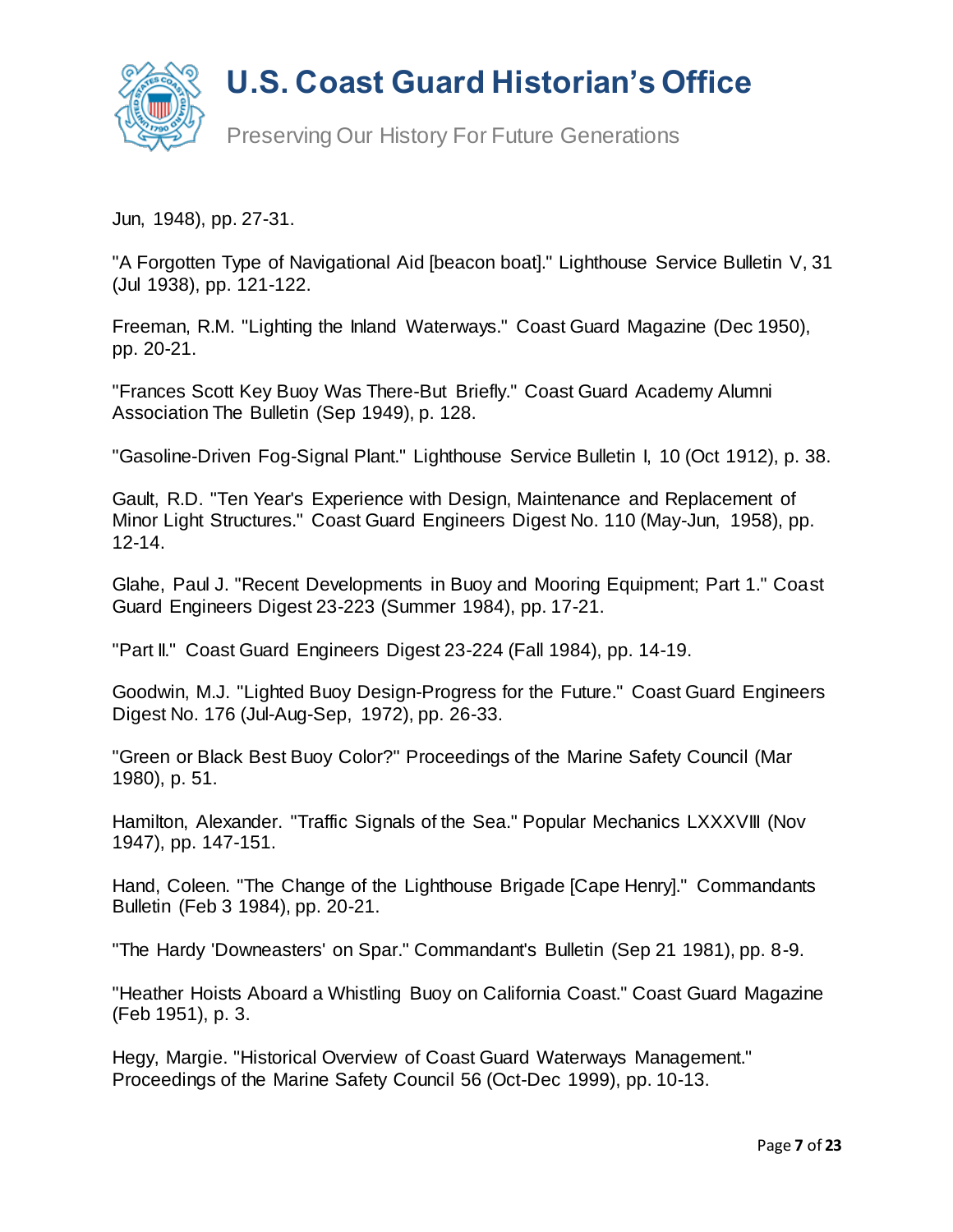

Preserving Our History For Future Generations

Henderson, Dan. "Coast Guard Green." Coast Guard Engineers Digest 22-216 (Fall 1982), pp. 4-6.

"The Two Station Range." Coast Guard Engineers Digest 21-213 (Winter 1982), pp. 37- 42.

Herring, Thomas A. "The Global Positioning System." Scientific American 274 (Feb 1996), pp. 44-51.

Higbee, Frank D. "Overdue Aids to Navigation." Naval Institute Proceedings 97 (Jul 1971), pp. 103-104.

High, Jeffrey P. "Waterways Management Leadership for the 21st Century." Proceedings of the Marine Safety Council 56 (Oct-Dec 1999), pp. 5-9.

"Important Changes in Aids to Navigation." Lighthouse Service Bulletin (1912-1939) [column published monthly].

"Important Improvement in Buoys." Lighthouse Service Bulletin III, 37 (Jan 3, 1927), pp. 174-175.

"Important New Fog Signal and Radiobeacon at the Southwest Pass Entrance to the Mississippi." Lighthouse Service Bulletin III, 72 (Dec 2, 1929), p. 317.

"Increase of Lights and Other Aids to Navigation in Alaska." Lighthouse Service Bulletin I, 72 (Dec 1, 1917), p. 296.

"Increasing Aids to Navigation." Lighthouse Service Bulletin III, 36 (Dec 1, 1926), p. 161.

"Instructions for Handling American Gasaccumulator Buoys." Lighthouse Service Bulletin I, 14 (Feb 1913), pp. 54-55.

"Instructions for Handling Pintsch Gas Buoys." Lighthouse Service Bulletin I, 14 (Feb 1913), pp. 53-54.

"Instructions for Handling Willson Acetylene-Gas Buoys." Lighthouse Service Bulletin I, 15 (Mar 1913), pp. 58-60.

"International Uniformity of Buoyage." Lighthouse Service Bulletin IV, 56 (Aug 1, 1934), pp. 183-185."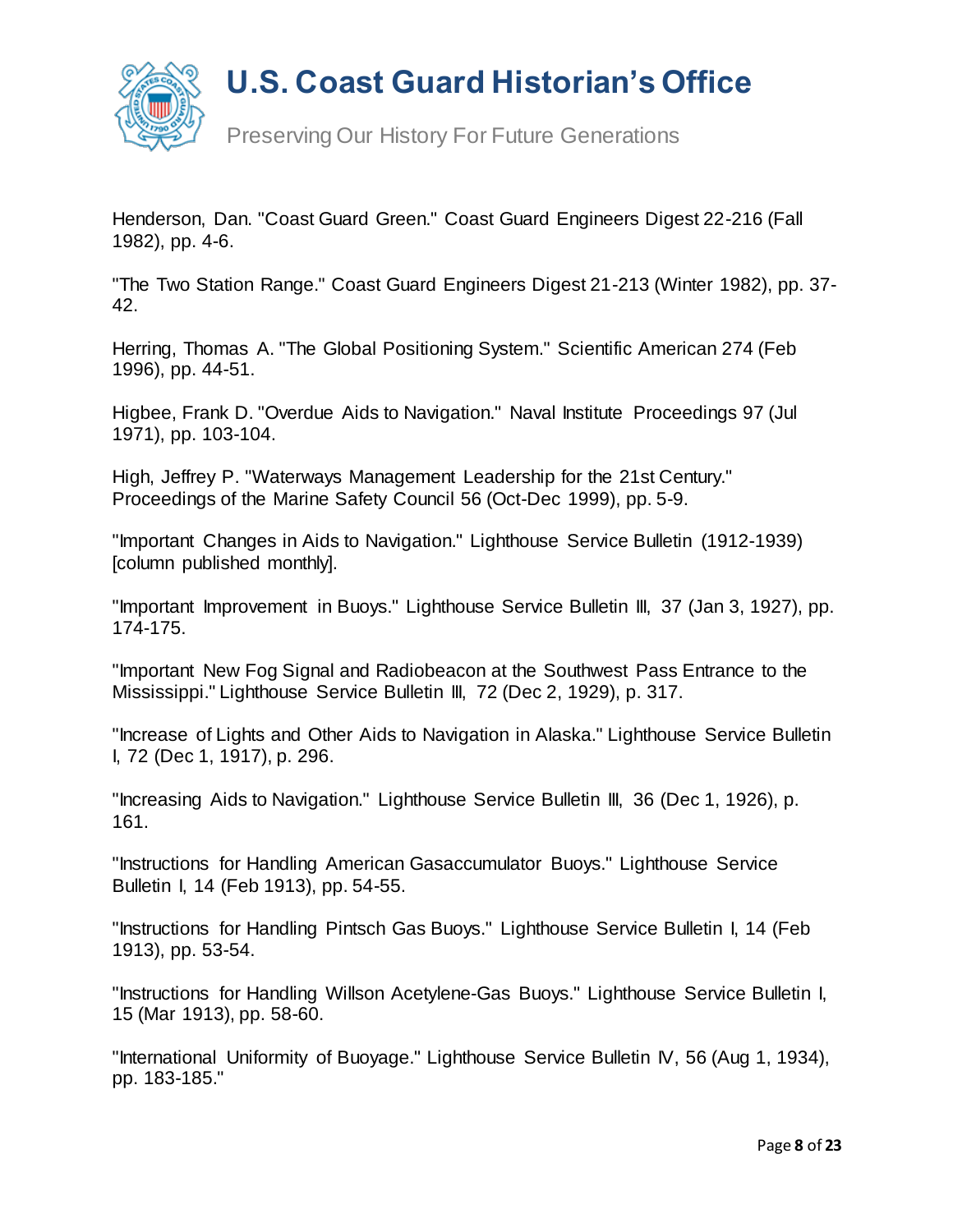

Preserving Our History For Future Generations

Jones, Lance. "Black Hull [ White Sumac ] Means Hard Work." Commandant's Bulletin (Jul 27 1981), pp. 8-11.

Kuehn, Robert K. "Large All-Plastic Marine Aids to Navigation Buoy." Coast Guard Engineers Digest No. 162 (Jan-Feb-Mar 1969), pp. 16-23.

"Last Civilian Master Leaves Lightship Service [Gavin L. Field]." Coast Guard Magazine (Jan 1957), pp. 20-21.

Lemieux, L.A. "Tending Buoys One of Hardest Tasks Given Coast Guardsmen." Coast Guard Magazine 21 (Aug 1948), pp. 19-21.

"Lights and Fog Signals of the World." Lighthouse Service Bulletin I, 42 (Jun 1915), p. 165.

"Lighted Buoys." Lighthouse Service Bulletin I, 6 (Jun 1912), pp. 21-23.

"LNB [Large Navigational Buoys] Alteration; Three Mile Range Reduced." Coast Guard Engineers Digest 26-235 (Summer 1988), p. 4.

"The LNB: Lightships Disappear in its Wake." The Chief (Jun 1975), pp. 2-3.

Lorens, Jeff. "Servicing NOAA Buoys on the Central California Coast [CGC Aspen]." Mariners Weather Log 46, No. 2 (Fall/Winter 2002), pp. 14-17.

Luoma, George R. "History of Radio Remote Control on the Great Lakes." Coast Guard Engineers Digest No. 112 (Sep-Oct 1958), pp. 26-29.

"Marking Tested Buoys." Lighthouse Service Bulletin I, 3 (Mar 1912), p. 12.

"Marine Traffic Control System for the Panama Canal." Proceedings of the Merchant Marine Council 19 (Apr 1962), pp. 59-62.

May, Daniel. "Buoy Recovery: [U.S.] Marine Style." Coast Guard Engineers Digest 22- 219 (Summer 1983), pp. 25-29.

McKay, D.E. "Use of Shore Based Radar for Harbor Control." Proceedings of the Merchant Marine Council 5 (Nov 1948), pp. 182-184.

McKinstry, T.B., & F.I. Phippeny. "Electronic Fog Signal at Carquinez Strait." Coast Guard Engineers Digest No. 77 (Nov-Dec, 1972), pp. 31-33.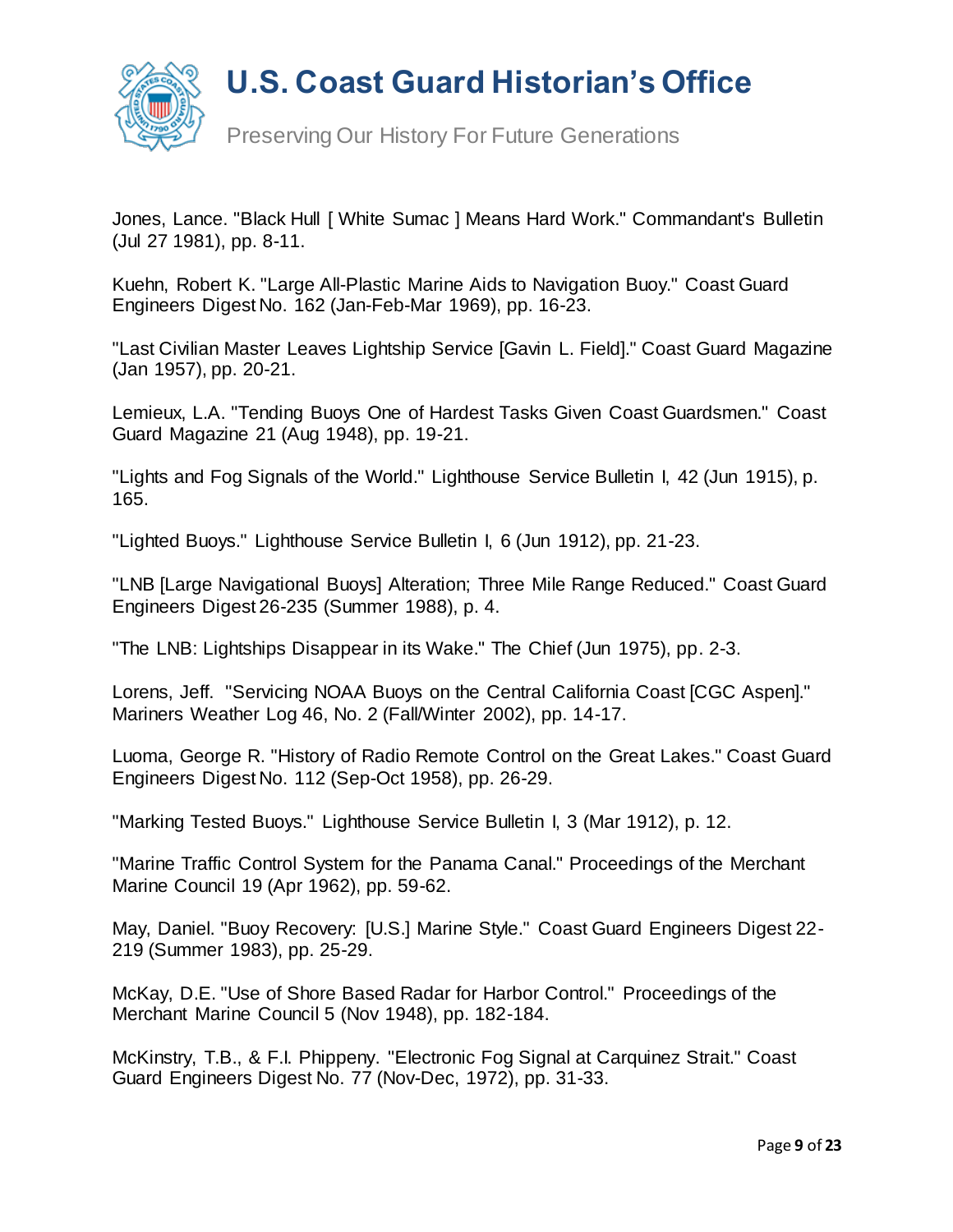

Preserving Our History For Future Generations

Meade, J.F. "Buoys Will Be Buoys." U.S. Naval Institute Proceedings 98 (Nov 1972), pp. 74-79.

"Mechanical Monster Buoy to Replace Boston Lightship Later This Month." Commandants Bulletin (May 5 1975), pp. 15-16.

Middleton, E.D., Jr. "Aids to Navigation--Modern Design." Coast Guard Academy Alumni Association The Bulletin (May 1947), pp. 77-80.

Millbach, Miles A. "Advanced Buoy Lighting Equipment Able." Coast Guard Engineers Digest 27-238 (Spring, 1989), pp. 13-16.

Monteiro, C.R. "Construction of Aids to Navigation: The Gulf Intracoastal Waterway." Coast Guard Engineers Digest No. 56 (May-Jun, 1949), pp. 17-22.

Montrello, John. "The 9-39 W Lighted Gas Buoy." Coast Guard Engineers Digest (Oct 1940), pp. 6-12.

Moore, Mary J. "Tending the Sea's Lights...Mrs. William Cochems..." Coast Guard Magazine (Sep 1931), p. 11.

"Mooring Can, Nun, and Spar Buoys in Deep Water." Lighthouse Service Bulletin I, 65 (May 1, 1917), p. 265.

Neely, Elizabeth. "Buoy Work." Commandants Bulletin (Jun 1991), pp. 36-37.

"New Ambrose Offshore Light Station: New York Harbor." Proceedings of the Merchant Marine Council 25 (Jan 1968), pp. 12-13.

"New Design of Small Gas Buoys and Improved Buoy Boat for Handling Them." Lighthouse Service Bulletin III, 46 (Oct 1, 1927), p. 211.

"New Fog-Signal Installation." Lighthouse Service Bulletin I, 42 (Jun 1915), p. 167.

"New Generation of Markers to Take Place of Lightships." Sealift (Dec 1970), pp. 18-19.

"New Mechanical Device Speeds Up Buoy Handling." Coast Guard Academy Alumni Association The Bulletin (Apr 1950), pp. 16-18.

"New Second-Class Nun Buoy." Lighthouse Service Bulletin I, 50 (Feb 1916), p. 201.

"New Type of Buoy." Lighthouse Service Bulletin II, 17 (May 1, 1919), pp. 73-74.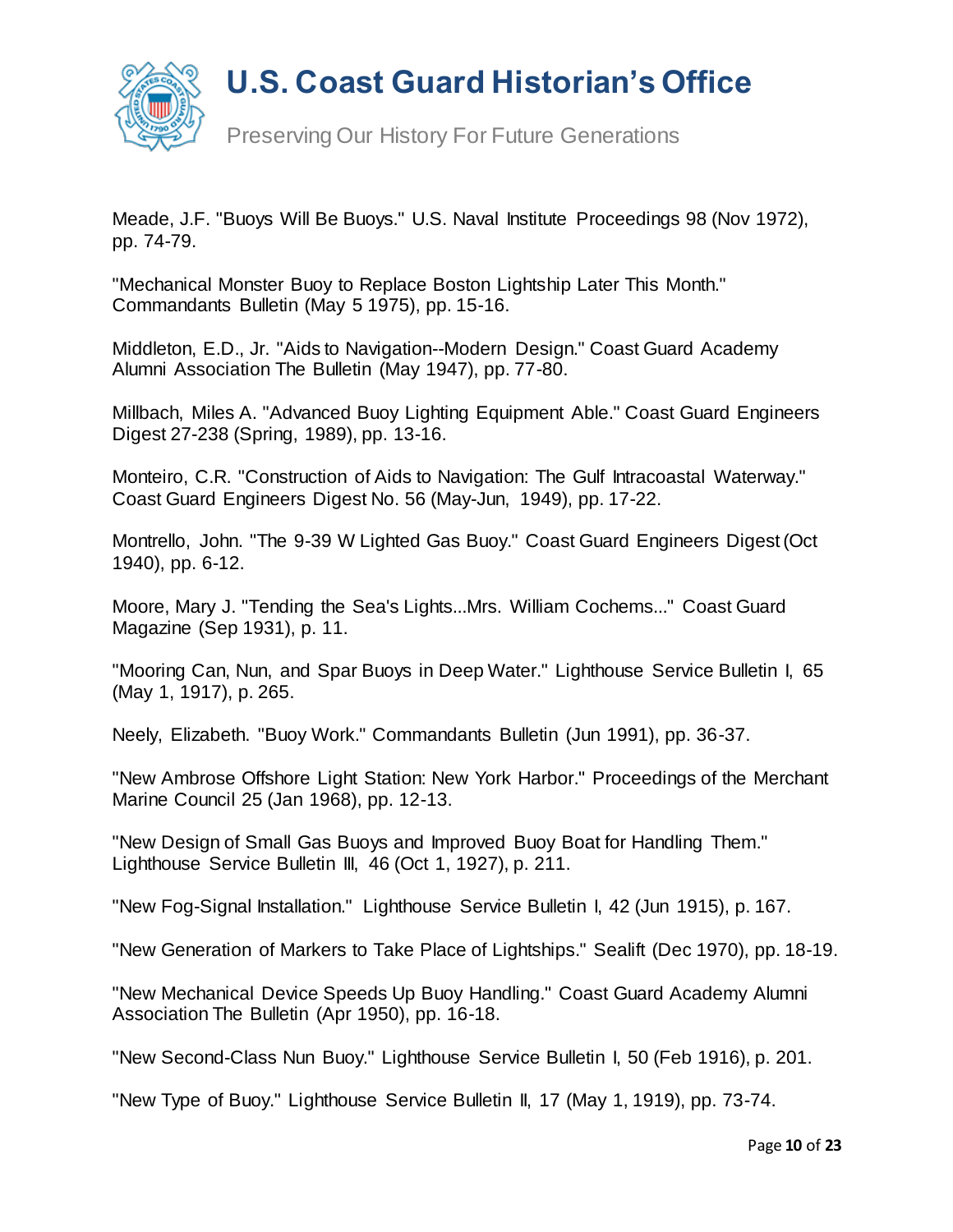

"New York Harbor and Its Lights and Buoys." Lighthouse Service Bulletin II, 61 (Jan 2, 1923), pp. 261-262.

"The 9-32-B Buoy." Coast Guard Engineers Digest (Dec 1940), pp. 13.

Olsen, Norman. "Coast Guard Finds It Needs to Re-Define Buoy Purpose." National Fisherman 57 (Jul 1976), pp. [?????].

"Origin of Placing the Red Buoy on the Right-Hand Side of Channels." Lighthouse Service Bulletin IV, 12 (Dec 1, 1930), pp. 47-48.

Park, Charles A. "Coast Guard Aids to Navigation." Coast Guard Engineers Digest No. 21 (Nov 1944), pp. 1-3.

Peistrup, C.F. "Peaceful Atom Joins the Coast Guard." Coast Guard Engineers Digest No. 132 (Jan-Feb, 1962), pp. 15-16.

Peterson, C.H. "Progress and Trends of the U.S. Aids to Navigation System." Coast Guard Academy Alumni Association The Bulletin (Jan 1948), pp. 497-504.

"Pharologist's Delight." Proceedings of the Merchant Marine Council 16 (Aug 1959), p. 156.

"Protecting Buoys From Birds." Lighthouse Service Bulletin I, 16 (Apr 1913), p. 63.

Putnam, George R. "New Safeguards for Ships in Fog and Storm." National Geographic (Aug 1936), pp. [?????]

"Quick Flashing Light Characteristics on Buoys." Coast Guard Engineers Digest No. 98 (May-June 1956), pp. 8-9.

"Radar Reflector Buoys." Proceedings of the Merchant Marine Council 6 (July 1949), p. 148.

"Radio Engineering: Radio Control of Fixed Navigation Aids." Coast Guard Engineers Digest (June 1942), pp. 4-5.

Rau, Thomas. "Buoy Tending: Underway with CGC Acacia's Deck Warriors." Coast Guard Reservist (Apr 1997), pp. 4-7.

"Recent Developments in Lighted Buoy Components." Coast Guard Engineers Digest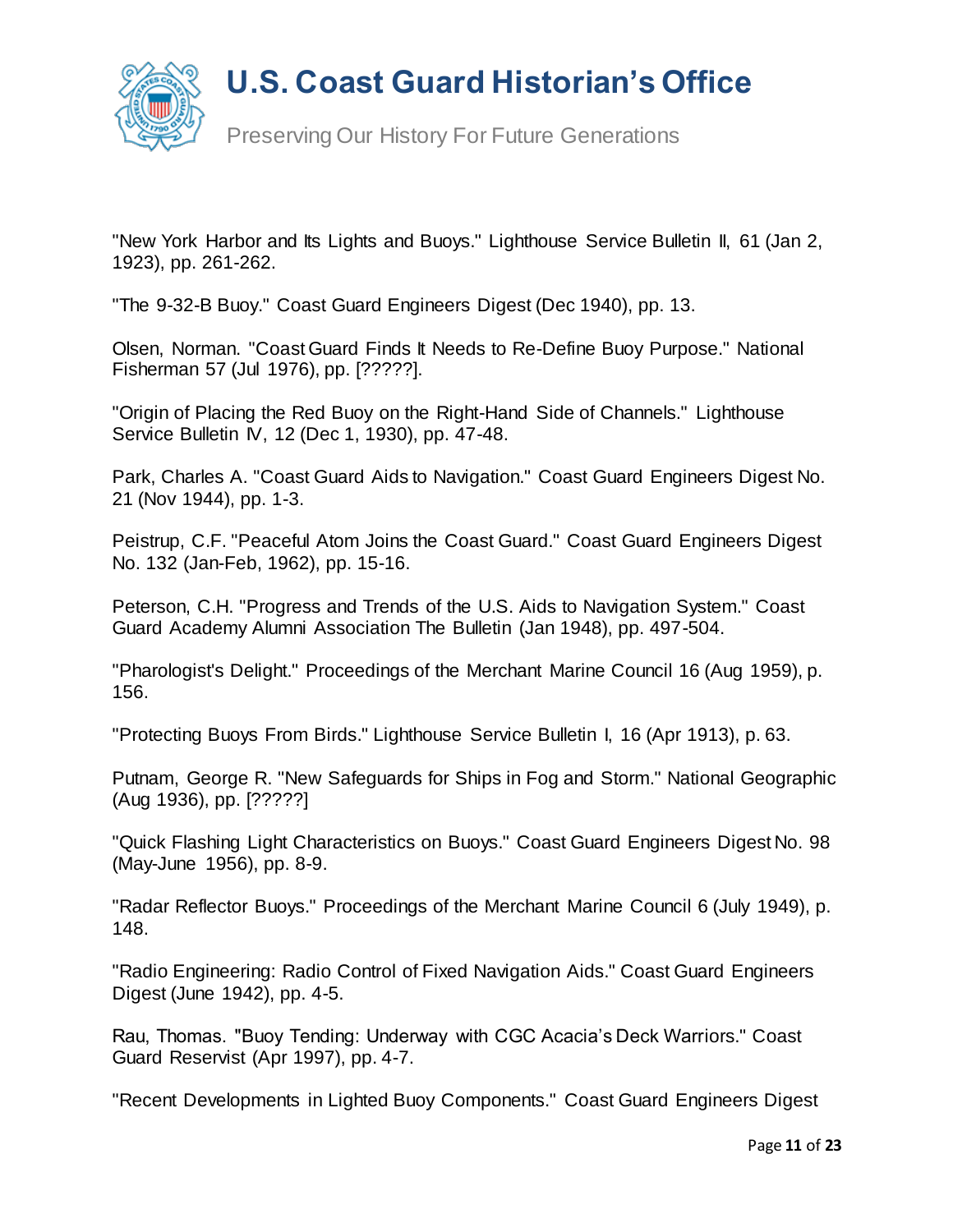

Preserving Our History For Future Generations

No. 100 (Sep-Oct 1956), pp. 20-21.

"Reheaters for Compressed-Air Fog-Signal Plants." Lighthouse Service Bulletin I, 17 (May 1913), p. 67.

Reitz, Louis R. "Coast Guard Electrifies Oil Lights on Missouri River." Coast Guard Academy Alumni Association The Bulletin (Nov-Dec, 1958), pp. 56-63. ""Remote Control For Aids to Navigation." Proceedings of the Merchant Marine Council 2 (Nov 1945), p. 165.

Ressler, Robin. "Plastic to Mold ATON Future?" Commandants Bulletin (Jun 1994), pp. 8-9.

"Retroflective Markings for Unlighted Buoys and Daymarks." Proceedings of the Merchant Marine Council 21 (Aug 1964), pp. 142-143.

"River Coasties [ CGC Sangamon ]." Commandant's Bulletin (Sep 14 1981), pp. 8-11.

"River District Buoys." Lighthouse Service Bulletin II, 15 (Mar 1, 1919), p. 66.

Roeber, J.F. "Black Box Harbor Navigation." Proceedings of the Marine Safety Council 38 (Sep-Oct 1981), pp. 188-190.

Rosie, Ronald D. "The Offshore Light Station Program." Coast Guard Engineers Digest No. 157 (Oct-Nov-Dec, 1967) pp. 50-55.

Ruffin, J.V. "Steel Offshore Towers Replace Lightships." Transactions of the American Society of Civil Engineers 131 (1966), pp. 645-646.

Scharfenstein, C.F., Jr. "Aids to Marine Navigation." Coast Guard Academy Alumni Association The Bulletin (Feb 1946), pp. 334-344.

"Exhibit for the Sixth International Lighthouse Conference." Coast Guard Engineers Digest No. 126 (Jan-Feb, 1961), pp. 30-36.

Schoen, Elenor Loarie. "Beacons, Marks and Signs." Sea Frontiers 19 (May-June 1973), pp. 154-163.

Scribner, Dean. "Development of a Wind Energy System for Use at Remote Lighthouses." Coast Guard Engineers Digest 23-222 (Spring, 1984), pp. 13-14.

"Using Wind Energy at Lighthouses." Coast Guard Engineers Digest 22-217 (Winter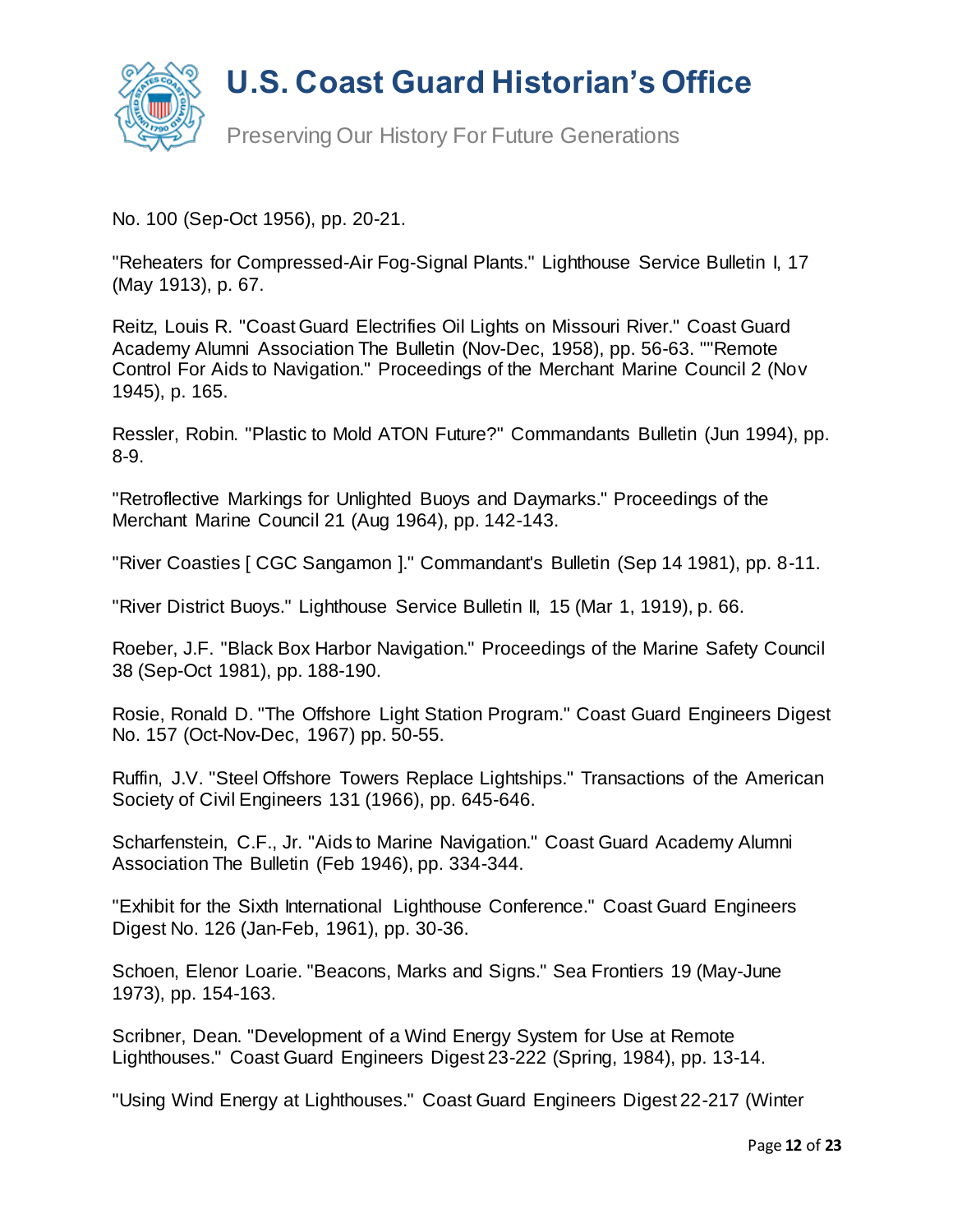

1983), pp. 32-37.

"Sixth International Lighthouse Conference." Coast Guard Academy Alumni Association The Bulletin (Nov/Dec 1960), pp. 71-73.

Smith, W.J. "Electronic Aids to Navigation in the Harbor." Commandants Bulletin (Nov 22 1968), pp. 7-8, Suppl. No. 5.

"Sound-Operated Fog Signal." Proceedings of the Merchant Marine Council 4 (Apr 1947), p. 70.

Spangler, Keith A. "Lines of Light: From Light Bulbs to Lasers, the Coast Guard's ATON Program Steps into a New Era." Commandants Bulletin (Jan 1993), pp. 30-33.

"Spar Buoys in Hudson River." Lighthouse Service Bulletin II, 17 (May 1, 1919), p. 74.

"Special Can and Nun Buoys in Place of Wooden Spars." Lighthouse Service Bulletin III, 1 (Jan 1, 1924), pp. 3-4.

"Study of the Use of Plastic as a Buoy Material..." Commandants Bulletin (Mar 27 1970), pp. 4-5.

"Submarine Bell Buoy." Lighthouse Service Bulletin I, 5 (May 1912), p. 18.

"The Suggested Arrangement of Flashing Lights." Lighthouse Service Bulletin IV, 33 (Sep 1, 1932), p. 131.

"Sunrelay Lighted Aids." Proceedings of the Merchant Marine Council 16 (Aug 1959), p. 151.

"Synchronized Fog-Signal Tests." Lighthouse Service Bulletin III, 66 (Jun 1, 1929), p. 291.

"Synchronous Signaling." Lighthouse Service Bulletin V, 5 (May 1936), pp. 15-17.

"System of Flashing Lights for Buoys." Lighthouse Service Bulletin IV, 64 (Apr 1, 1935), pp. 203-204.

"Tall-Type Cone Buoys." Lighthouse Service Bulletin II, 28 (Apr 1, 1920), pp. 121-122.

"Tending Buoys in Inland Waters." Coast Guard Magazine15 (Sep 1942), p. 56.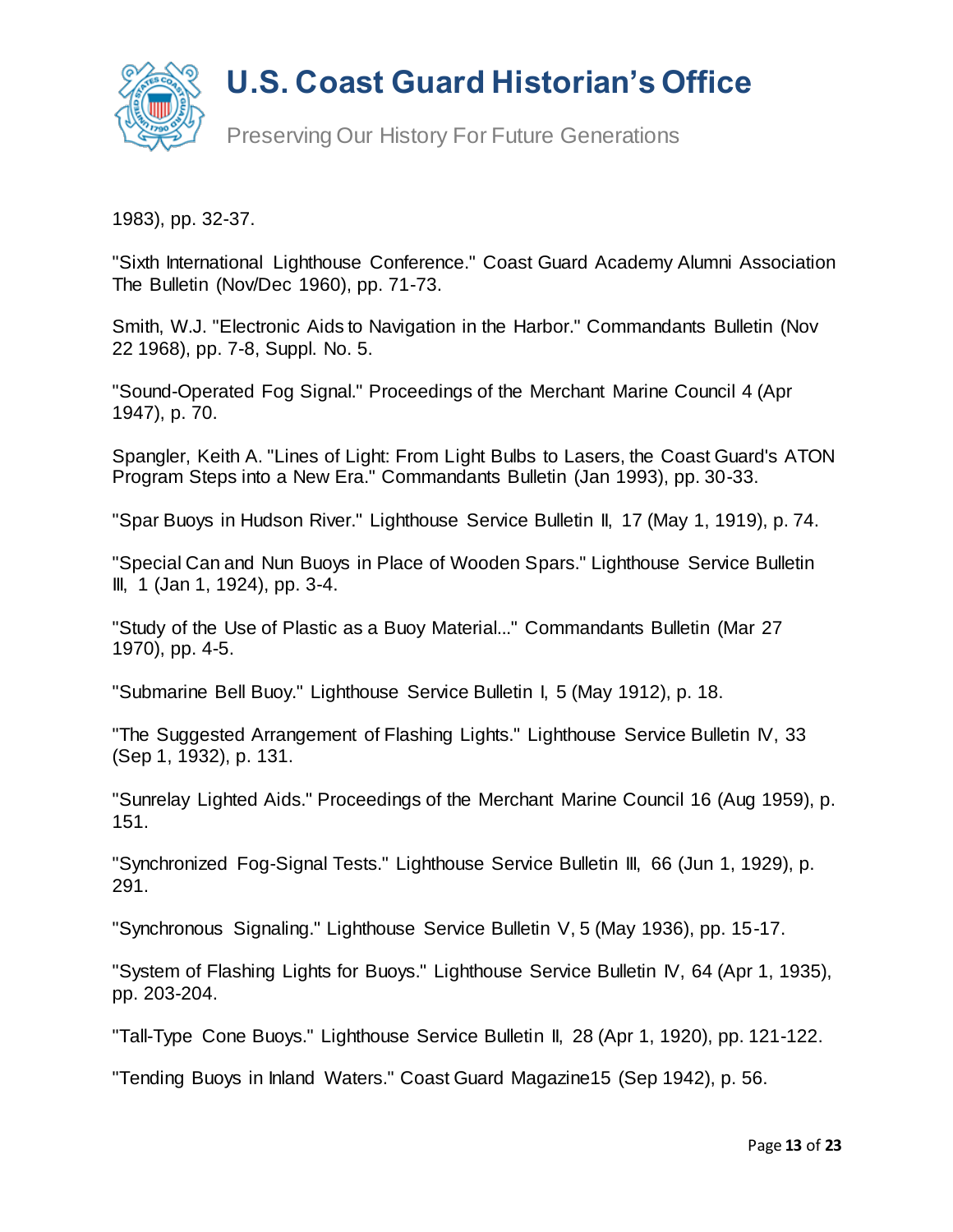

Preserving Our History For Future Generations

"Tending the South Pacific." Commandants Bulletin (Jul 1990), pp. 22-23.

"Test of Vertical Mushroom Trumpet." Lighthouse Service Bulletin I, 22 (Oct 1913), p. 87.

"'Think Green [Buoys]'." Proceedings of the Marine Safety Council 39 (Sep/Oct 1982), pp. 265-270.

"375-MM. Pressed-Glass Buoy Lenses." Lighthouse Service Bulletin I, 60 (Dec 1, 1916), p. 244.

Trapani, Bob. "AtoN Central: The Videograph Model B Fog Detector." The Bay Pilot: Delaware River and Bay Lighthouse Foundation, Inc., 8 (Sprint 2001), pp. 16-18.

"Bygone Tidal Indicator Lost in History's Memory." The Keeper's Log XXIII, No. 2 (Winter, 2007), p. 25.

Trivers, G. A. & C.T. Hale. "The Francis Scott Key Buoy." Commandant's Bulletin (Aug 7, 1987), p. 5.

"2000th Aid to Navigation Converted to Solar Power." Coast Guard Engineers Digest 23-228 (Fall 1985/Winter 1986), p. 9. "

"U.S. Coast Guard Magazine Visits a Buoy Tender and Learns How to Plant a Mooring Buoy." Coast Guard Magazine20 (Jul 1947), pp. 20-22.

"Uniformity in Buoyage and Other Navigational Aids." Lighthouse Service Bulletin III, 35 (Nov 1, 1926), pp. 157-158.

Unsinn, O.F. "An Aids to Navigation Inspector." Coast Guard Academy Alumni Association The Bulletin (Jun 1949), pp. 62-64.

"The Use of Green Lights on Buoys and Other Aids." Lighthouse Service Bulletin IV, 28 (Apr 1, 1932), p. 111.

Von Dohlen, H.W. "Medium Distance Electronic Navigation Systems and their Relation to Short and Long Distance Systems." Coast Guard Academy Alumni Association The Bulletin (July 1950), pp. 170-175.

Waesche, Russell R. "Coast Guard on the Rivers..." Coast Guard Magazine (Jun 1940), pp. 1-2.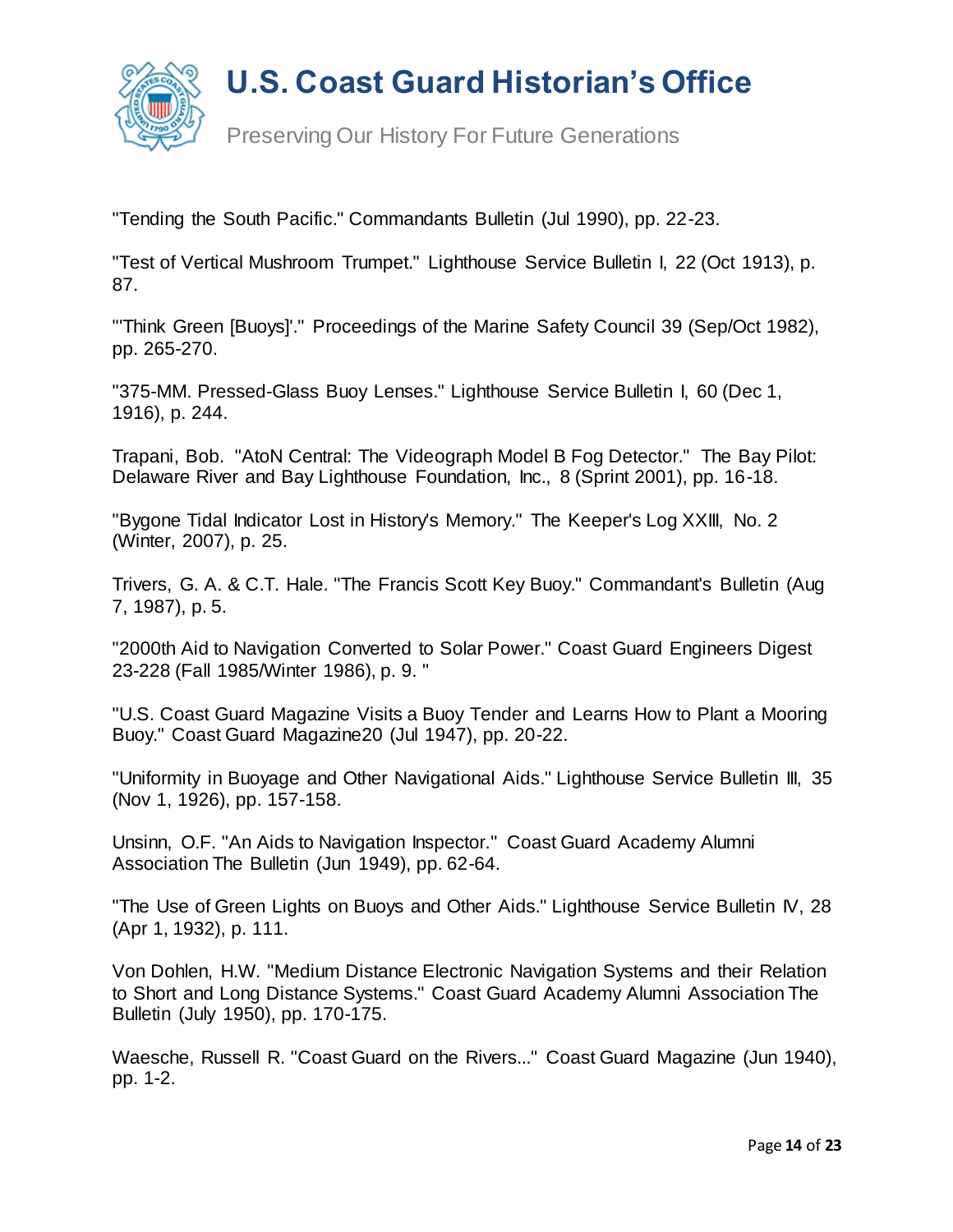

Preserving Our History For Future Generations

Wheeler, Wayne C. "Buoys: Guideposts of the Sea." The Keeper's Log (Fall, 1986), pp. 10-15.

"The Electric Buoys of Gedney's Channel." The Keeper's Log (Summer 1993), pp. 8-15.

"The History of Fog Signals (Part I)." The Keeper's Log (Summer 1990), pp. 20-23; "(Part II)," (Fall, 1990), pp. 8-17.

"Range Lights." The Keeper's Log (Fall 1985), pp. 9-10.

Whitehurst, Norm. "Contracting AtoN." Commandant's Bulletin (Jun 7 1985), pp. 8-9.

"'Wickie School' Aids to Navigation School, Groton, Conn." Coast Guard Magazine (Jan 1956), pp. 12-15.

Wiman, K.G. "Coast Guard Off-shore Light Stations." Military Engineer LV (Nov-Dec 1963), pp. 415-418.

"Wireless Fog Gun." Lighthouse Service Bulletin I, 34 (Oct 1914), pp. 133-134.

#### **Books & Published Government Documents:**

Adams, Charles R. Changes in Coast Guard Buoy Design. Scheveningen: International Technical Conference on Lighthouses and Other Aids to Navigation, June 1955.

Adams, William Henry Davenport. Lighthouses and Lightships: A Descriptive and Historical Account of Their Modes of Construction and Organization. London, New York: T. Nelson and Sons, 1871.

Adamson, Hans C. Keepers of the Lights. New York: Greenberg, Publisher 1955.

American Coast Pilot. 1796-1867.. 1796-1867.

Bachelder, Peter Dow. The Lighthouses & Lightships of Casco Bay. Provincial Press, 1995.

Bennett, William Edward (Warren Armstrong). White for Danger: True Dramas of Lightships and Lighthouses. New York: The John Day Company 1963.

Blunt, Edmund & George W. Blunt. Blunt's American Coast Pilot. New York: E. & G.W.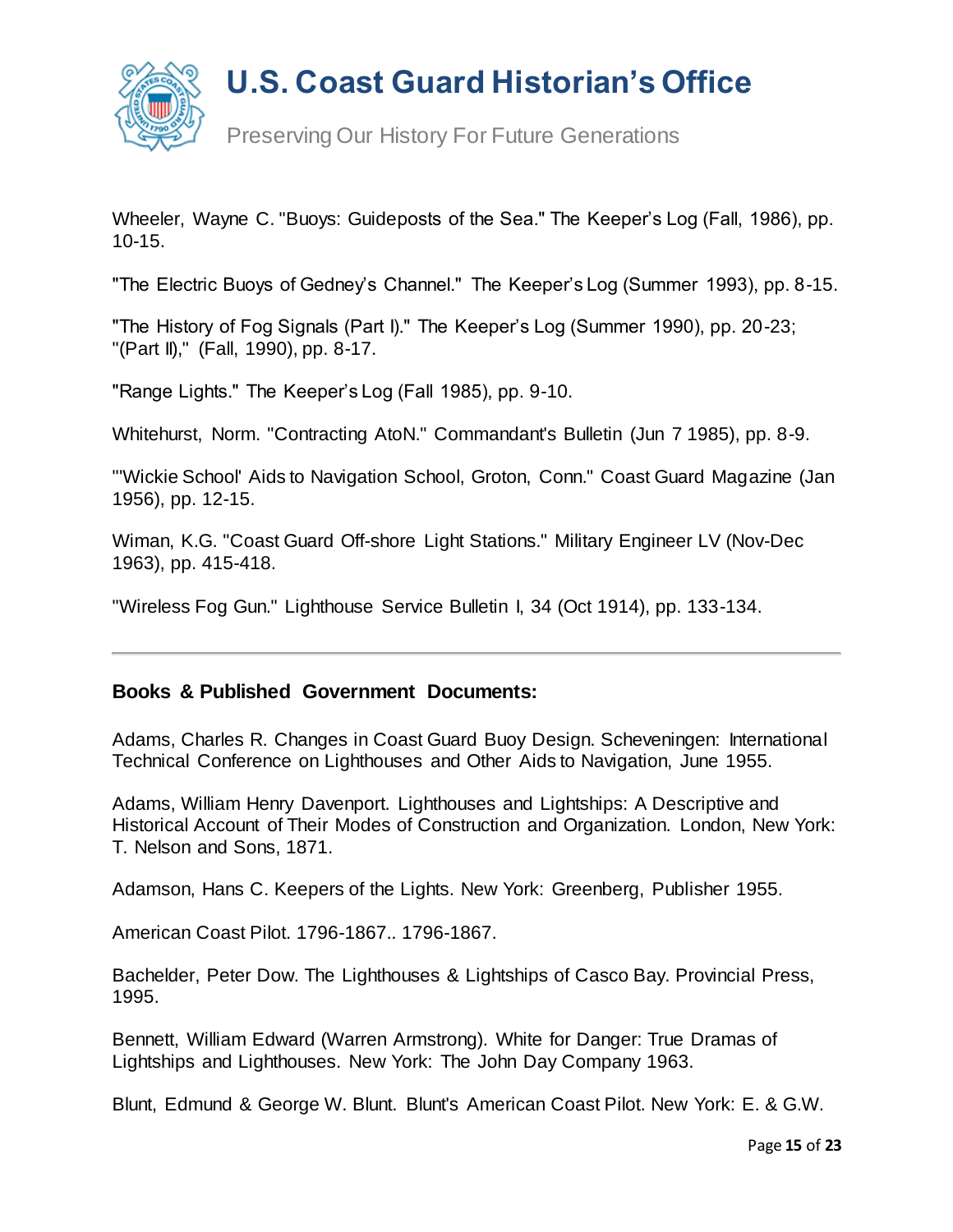

Preserving Our History For Future Generations

Blunt, 1847; reprint 1861; reprint 1867.

Booz-Allen Applied Research, Inc. Servicing Systems for Short Range Aids to Navigation. Bethesda, MD: Booz-Allen, Nov 1970.

Brown, K., J. Schwenk & M. West. Overview of the U.S. Coast Guard Short Range Aids to Navigation Mission. Cambridge, MA: John A. Volpe National Transportation Systems Center, 1993. (DOT-VNTSC-CG-93-2, DOT-CG-N-02-93).

Caflin, James. Lighthouses and Life-Saving Along the Massachusetts Coast. Arcadia Publishing, 1998.

Chadwick, Lee. Lighthouses and Lightships. London: Dobson, 1971.

Cipra, David L. Lighthouses & Lightships of the Northern Gulf of Mexico. New Orleans: Eighth Coast Guard District 1976.

Collins, Francis A. Sentinels Along Our Coast. New York: The Century Company 1922.

Corbin, Thomas. The Romance of Lighthouses and Life-Boats. London, [?????], 1926.

Edwards, E. Price. Our Seamarks: A Plain Account of the Lighthouses, Lightships, Beacons, Buoys, & Fog-signals Maintained on Our Coasts for the Guidance of Mariners. London: Longmans, Green, 1884.

Findlay, Alexander George. Memoir, Descriptive and Explanatory, to Accompany the Charts of the Northern Atlantic Ocean; and Comprising Instructions, General and Particular, for the Navigation of that Sea. London: R.L Laurie, 1845.

Floherty, John J. Men Without Fear. New York: J.B. Lippincott Company 1940.

Gately, Bill. Sentinels of the Shore: A Guide to the Lighthouses and Lightships of New Jersey. Down the Shore Publications, 1997.

Gibbs, James A., Jr. Sentinels of the North Pacific: The Story of Pacific Coast Lighthouses and Lightships. Portland, OR: Binfords & Mort, 1955.

Livermore, William R. "Report Upon Fog-Signal Experiments," in United States Lighthouse Board.

Annual Report of the Light-House Board, 1894, Appendix No. V. Washington: U.S. Light-House Board, 1894, pp. 267–367.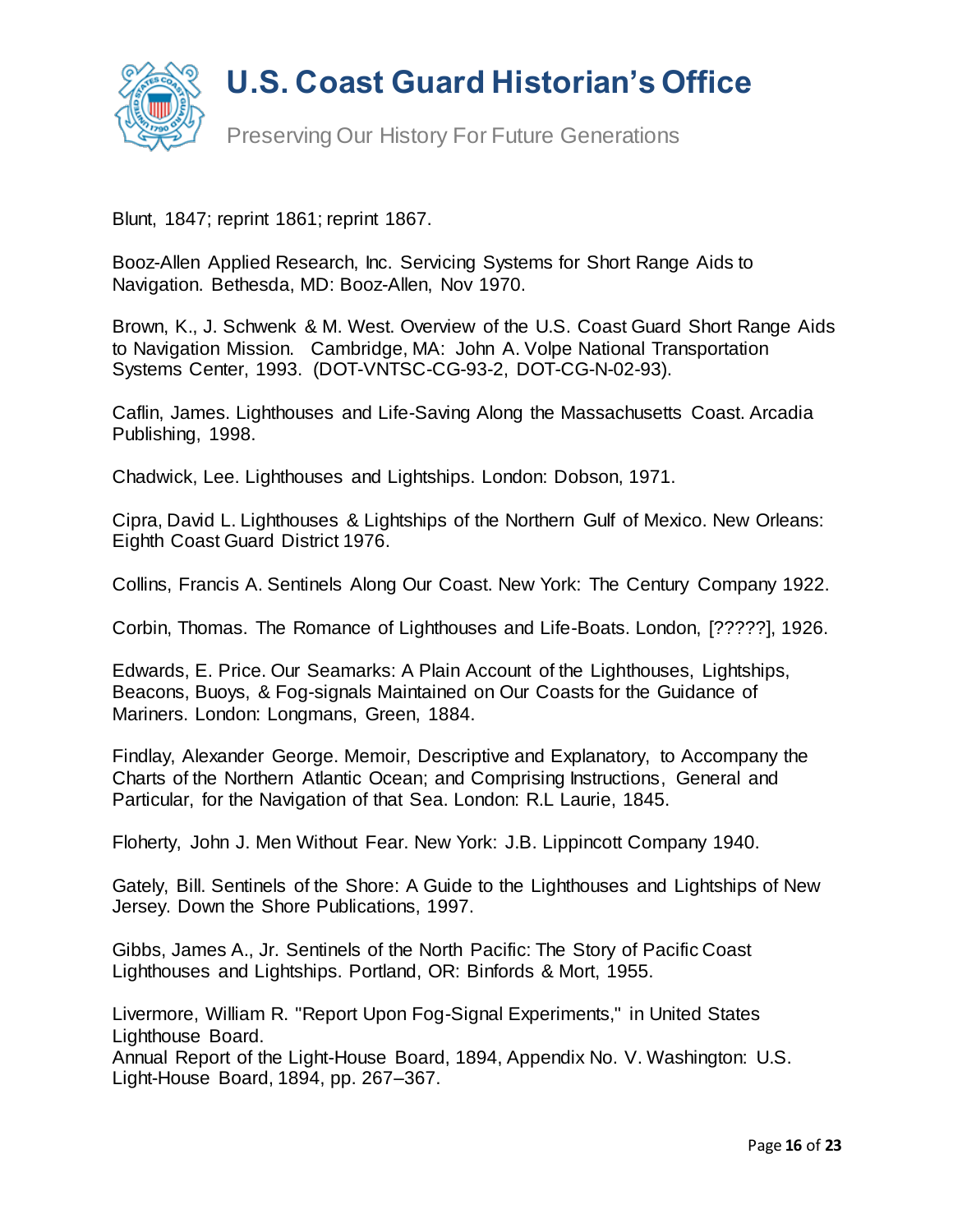

Preserving Our History For Future Generations

The Mariners' Museum. Lighthouses and Other Aids to the Mariner: An Exhibit of Models, Lifeboats, Relics, Lithographs, Engravings, Photographs, from Ancient to Modern Times relating to Lighthouses, Lightships and Tenders, Lifesaving and other Coast Guard material. Museum Publication No. 15. Newport News, VA: The Mariners' Museum, 1946.

Marshall, Amy Joe K. History of Buoys and Tenders. Washington: U.S. Coast Guard Historians Office, 1995.

McCormick, William H. The Modern Book of Lighthouses, Lifeboats, & Lightships. London: W. Heinemann, 1913.

Moe, Christine. Lighthouses and Lightships. Monticello, IL: p.p., 1979.

Naish, John. Seamarks: Their History and Development. London: Staford Maritime, Ltd., 1985.

Nordhoff, Charles. The Lighthouses of the United States in 1874. Golden, CO: Outbooks, 1981, reprint.

Pratt, Wm. A. The New American Coast Pilot or Yachtsmen and Coasters' Book of Reference, From Mobile Bay to St. John, N.B., With Reliable Sailing Directions for More than One Hundred Harbors and Ports. Hartford, CT: Press of the Case, Lockwood & Brainard Company, 1883.

Proceedings of the First USCG National Data Buoy Systems Scientific Advisory Meeting, U.S. Coast Guard Academy, New London, Connecticut 12, 13, 14 May 1969. Washington: GPO, 1969. . Washington: GPO, 1969.

Putnam, George R. Lighthouses and Lightships of the United States. Boston: Houghton Mifflin Company 1917; revised edition, 1933.

Sacheck, William A. Aids to Navigation in Alaska History. History and Archeology Series No. 7. Juneau, AK: Office of Statewide Cultural Programs, Alaska Division of Parks, Nov 1974; Juneau: Seventeenth District Coast Guard Public Affairs Office, 1978, reprint.

Shannon, Terry. Sentinels of our Shores: The Story of Lighthouses, Lightships, & Buoys. San Carlos: Golden Gate Junior Books, 1969.

Strobridge, Truman R. Chronology of Aids to Navigation and the Old Lighthouse Service 1716-1939. Washington: GPO, 1974.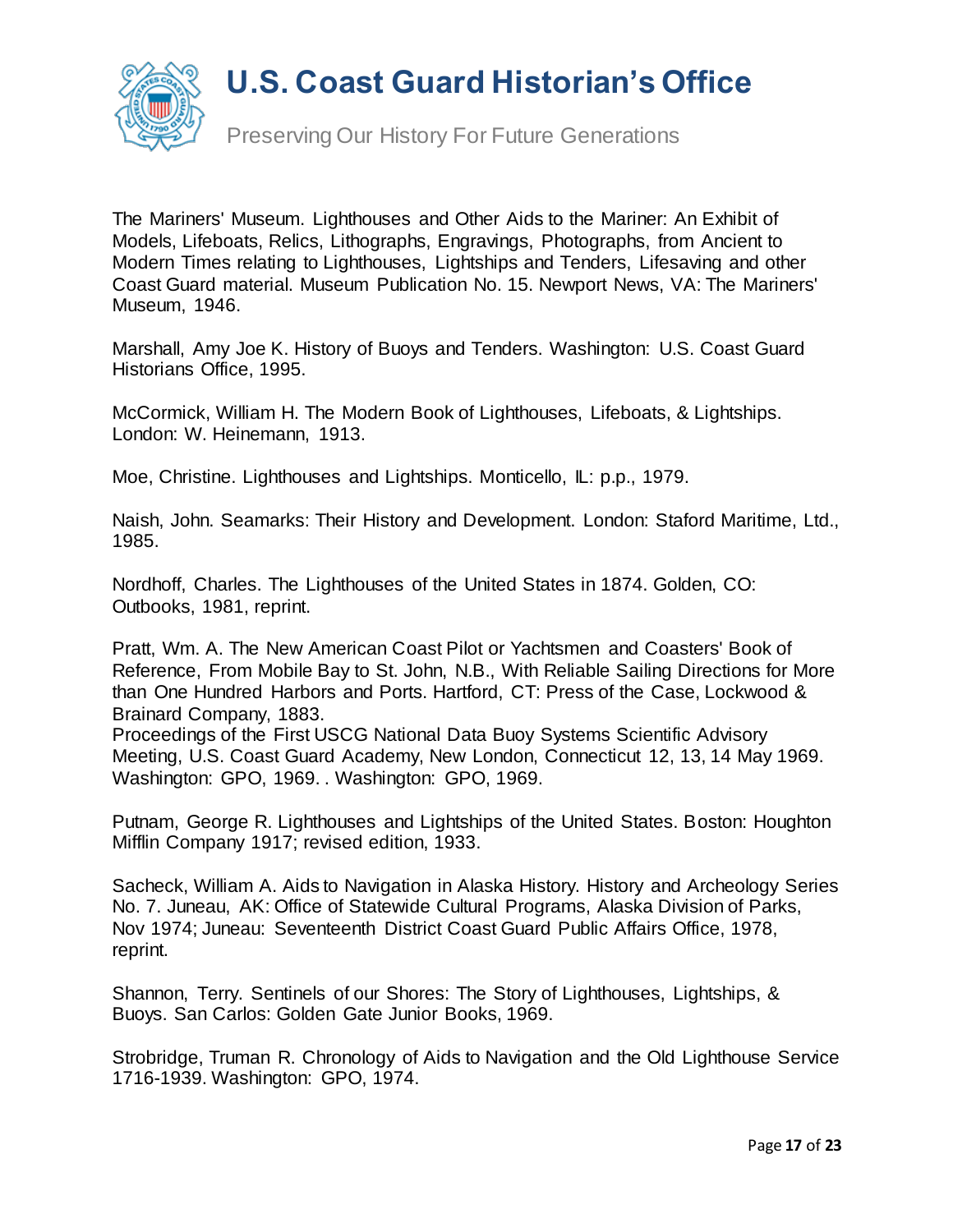

Preserving Our History For Future Generations

Talbot, Frederick A. Conquests of Science: Lightships and Lighthouses. Philadelphia: J.B. Lippincott Company; London: William Heinemann, 1913.

Trapani, Bob. "United States Coast Guard Aids to Navigation Team Philadephia." The Bay Pilot 2, Issue 1 (Spring 2000), pp. 12-13.

"USCG ANT Philadelphia. . .Keepers of the Historic 'Lights in Transit' Along the Delaware River." The Bay Pilot, Issue #12 (Summer 2002), pp. 16-17.

United States Coast Guard. Aids to Marine Navigation. CG-193. Washington: U.S. Coast Guard, 1940.

CG-193. Washington: U.S. Coast Guard, 1965.

Aids to Navigation. CG-127. Washington: GPO, 1945, 1946.

Aids to Navigation Manual. CG-222. Washington: GPO, 1950, 1953, 1964, 1972.

Buoys in Waters of the United States. Washington: GPO, 1942.

Coast Guard Aids To Navigation. Washington: U.S. Coast Guard, 1977.

Fixed Aids to Navigation Maintenance. Cleveland, OH: Ninth Coast Guard District, May, 1984.

Maintenance of Aids to Navigation 1910-1943, Saint Louis District. St. Louis: U.S. Coast Guard, 1943.

National Aids to Navigation School. The Aids to Navigation Bulletin. Yorktown, VA: USCG Reserve Training Center, published quarterly.

Research and Development Center. Report No. CG-D-31-98, II. Historical Summary of Aids to Navigation Analyses. Volume I: Final Report. Springfield, Virginia: National Technical Information Service, February 1999; Volume II: Annotated Bibliography. Springfield, Virginia: National Technical Information Service, February 1999.

United States Congress. House. Aids to Navigation in Lighthouse Service. H. Rp. 552, 64th Cong., 1st sess., 1916, Serial 6904; H. RP. 153, 65th Cong., 1st sess., 1917, Serial 7252; H. Rp. 1065, 65th Cong., 3rd sess., 1919, Serial 7455; H. Rp. 176, 67th Cong., 1st sess., 1921, Serial 7920.

Aids to Navigation and Other Works in Lighthouse Service. H. Rp. 1272, 64th Cong.,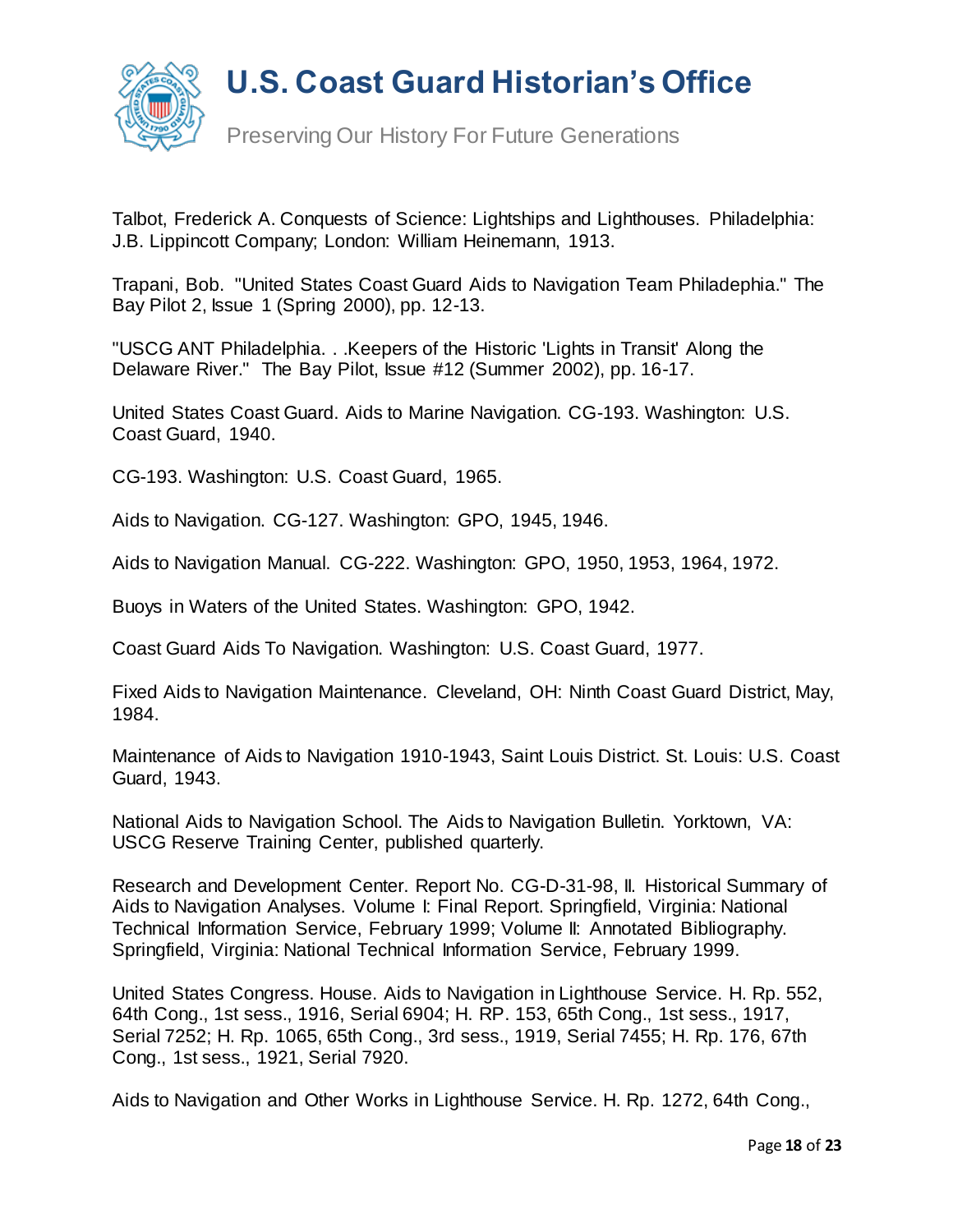

Preserving Our History For Future Generations

2nd sess., 1917, Serial 7110; H. Rp. 480, 65th Cong., 2nd sess., 1918, Serial 7307; H. Rp. 498, 66th Cong., 2nd sess., 1920, Serial 7652; H. Rp. 559, 67th Cong., 2nd sess., 1922, Serial 7955.

Authorizing Coast Guard to Establish, Maintain, and Operate Aids to Navigation. H. Rp. 1878, 80th Cong., 2nd sess., 1948, Serial 11211.

Conference Report on Bill Authorizing Coast Guard to Establish Aids to Maritime and Air Navigation. H. Rp. 2330, 80th Cong., 2nd sess., 1948, Serial 11213.

Expand Authority of Coast Guard to Establish Aids to Navigation to Include Trust Territory of Pacific Islands. H. Rp. 571, 82nd Cong., 1st sess., 1951, Serial 11497.

Gas for Lighting Beacons and Buoys, 2 pts., H. Exdoc 83, 47th Cong., 2d sess., 1883, Serial 2110.

Improving Aids to Navigation Services of the Coast Guard. H. Rp. 2083, 89th Cong., 2nd sess., Serial 12713-6.

Letter from the Secretary of the Treasury, Transmitting A Report of the Fifth Auditor, in relation to the execution of the act of 7th July last, for Building Light-houses, Lightboats, etc. H. Doc. 19, 19th Cong., 1st sess., 1838, Serial 131.

Light-Houses, &c. of the United States, on the First Dec, 1839. H. Doc. 140, 27th Cong., 2d sess., 1842, Serial 403.

Light-houses and Buoys. H. Rp. 437, 28th Cong., 1st sess., 1844, Serial 446.

Prohibiting Establishment of Private Lights and Private Buoys. H. Rp. 3966, 49th Cong., 2d sess., 1887, Serial 2501.

System of Marine Lights and Fog-signals. H. Rp. 682, 47th Cong., 1st sess., 1882, Serial 2067.

Senate. Aids to Navigation in Lighthouse Service. S. Rp. 495, 64th Cong., 1st sess., 1916, Serial 6899; S. Rp. 58, 65th Cong., 1st sess., 1917, Serial 7249; S. Rp. 473, 65th Cong., 2nd sess., 1918; Serial 7304.

Aids to Navigation and Other Works of Lighthouse Service. S. Rp. 507, 65th Cong., 2nd sess., 1918, Serial 7304.

Aids to Navigation Services of the Coast Guard. S. Rp. 1546, 89th Cong., 2nd sess.,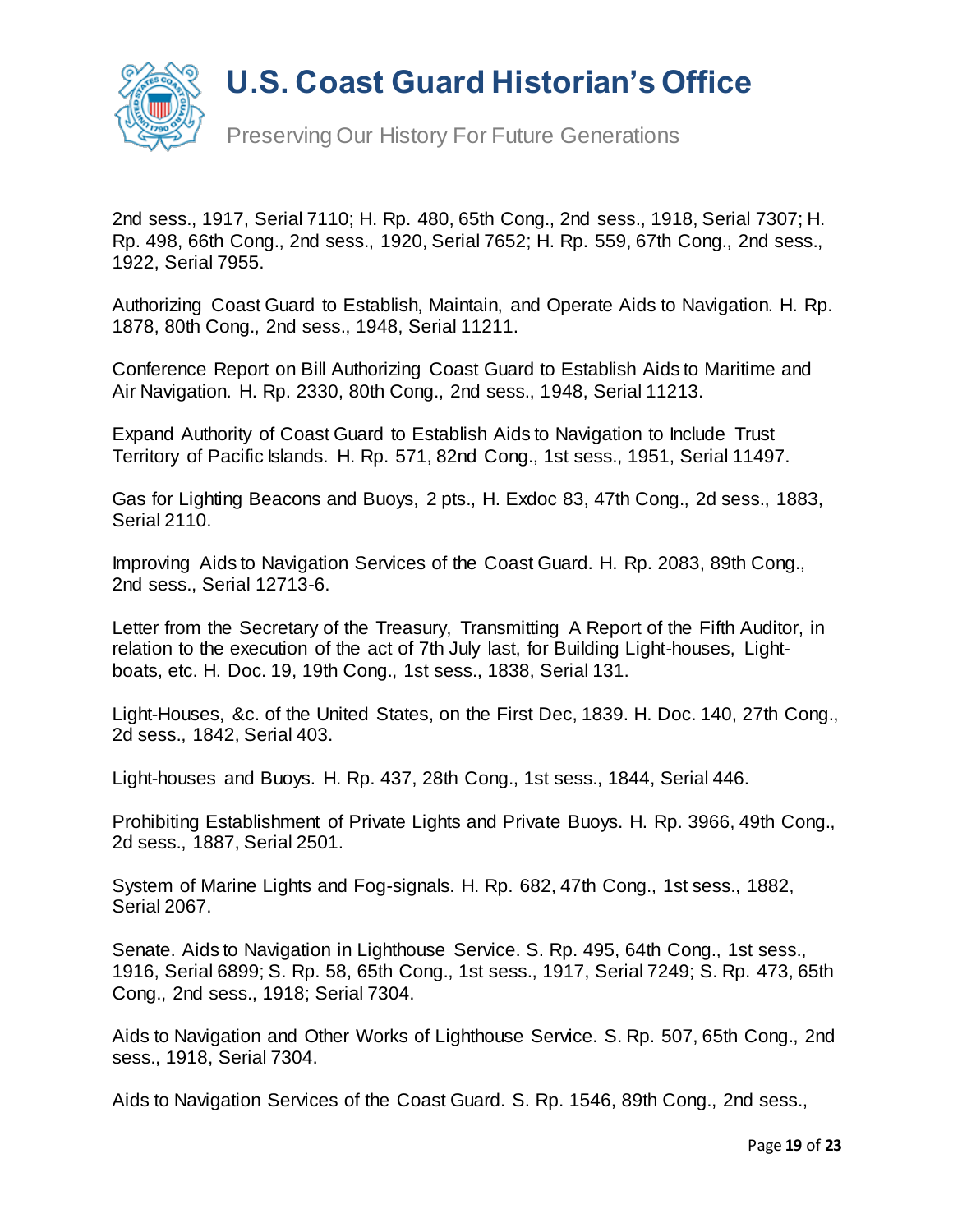

Preserving Our History For Future Generations

1966, Serial 12710-4.

Coast Guard to Establish, Maintain, and Operate Aids to Navigation. S. Rp. 1043, 80th Cong., 2nd sess., 1948, Serial 11206.

Estimates for Aids to Navigation, Lighthouse Service. S. Doc. 253, 70th Cong., 2nd sess., 1929, Serial 9000.

Expand Authority of Coast Guard to Establish Aids to Navigation to Include Trust Territory of Pacific Islands. S. Rp. 300, 82nd Cong., 1st sess., 1951, Serial 11487.

Foster System of Gas-lighted Buoys. S. Exdoc. 183, 48th Cong., 1st sess., 1884, Serial 2167.

Importation of Lenticular Lights From France for Light-houses. S. Doc. 474, 26th Cong., 1st sess., 1840, Serial 360.

Report from the Secretary of the Treasury, Relative to Light houses and Buoys, on the Coast of Florida and Gulf of Mexico. S. Doc. 17., 18th Cong., 2d sess., 1825, Serial 109.

Report from the Secretary of the Treasury, in relation To the erection of light-houses, &c., in compliance with the 2d section of the act of March 3, 1837, "making appropriations for building light houses. light-boats, beacon-lights, buoys, and dolphins." S. Doc. 15, 25th Cong., 2d sess., 1837, Serial 314.

Report from the Secretary of the Treasury, in compliance, With a resolution of the Senate of the 35th instant, transmitting copies of the representations made to him relative to the light-houses of the United States, by the Messrs. Blunt, of New York, &c. S. Doc. 138, 25th Cong., 2d sess., 1838, Serial 315.

System of Lighting Harbors by Compressed Gas. S. Exdoc. 135, 47th Cong., 1st sess., 1882, Serial 1990.

United States Defense Mapping Agency. Hydrographic Center. List of Lights and Fog Signals. Washington: Defense Mapping Agency Hydrographic Center. [published in six volumes]

United States Department of Commerce. Lighthouse Service. Aids to Navigation on the Coasts and Waterways of the United States: Statistics, June 30, 1933. Washington: GPO, 1934. [Published annually at least through fiscal year 1935.]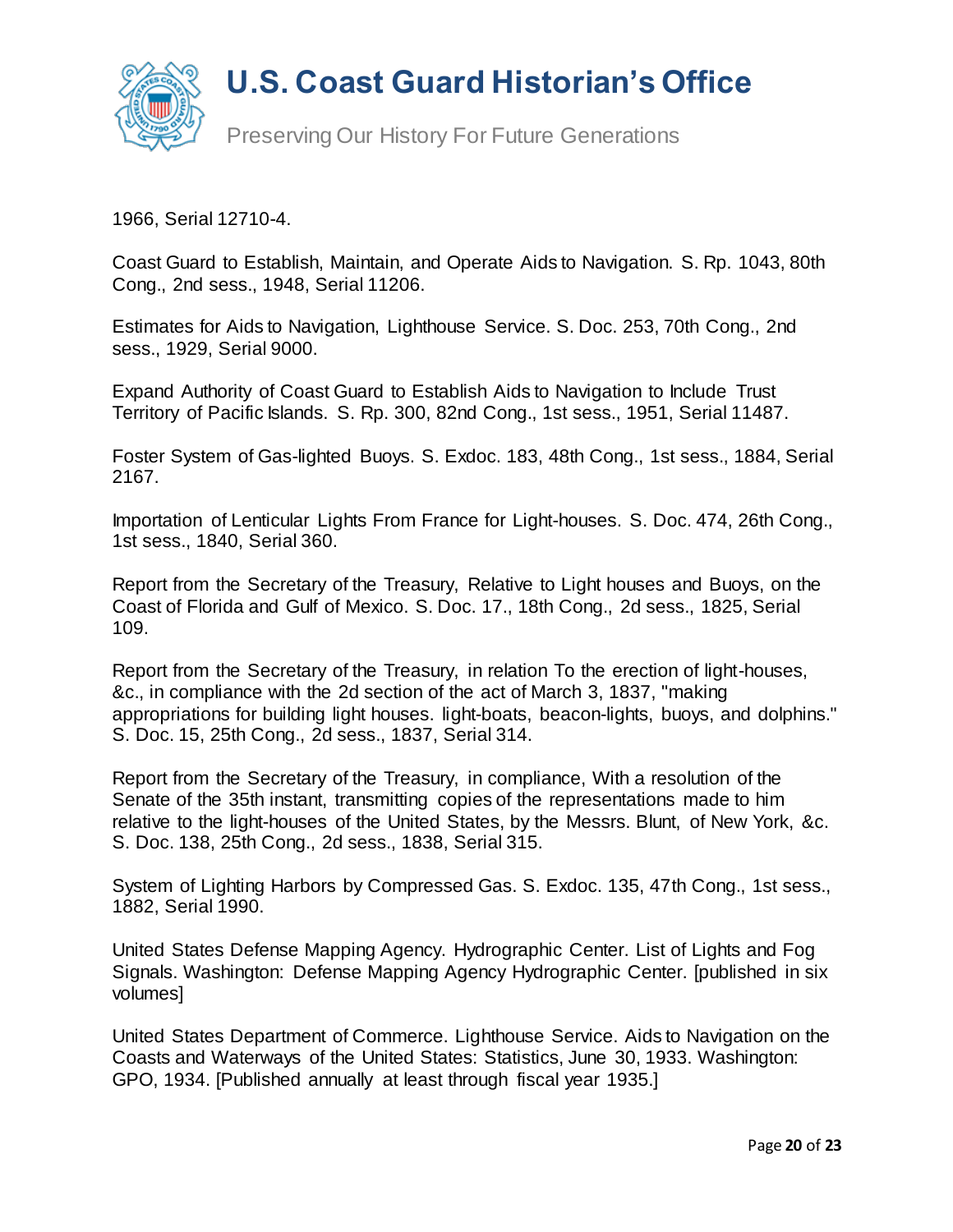

Preserving Our History For Future Generations

Buoyage System of the United States. Washington: GPO, 1931. United States Light-House Board. "An Account of the Investigations of the Light-House Board Relative to Illuminating Materials; By the Chairman of the Committee on Experiments." Appendix to 1875 Annual Report of the Lighthouse Board. Washington: GPO, 1875, pp. 86-103.

["Incandescent Lamps."] Appendix to the 1880 Annual Report of the Lighthouse Board. Washington: GPO, 1880, pp. 91-102.

"Investigations Relative to Sound in its Application to Fog-Signals, by the United States Lighthouse Board, in 1875, Under the Direction of the Chairman, Joseph Henry." Appendix to the 1875 Annual Report of the Lighthouse Board. Washington: GPO, 1875, pp. 105-135.

List of Lighthouses, Lighted Beacons and Floating Units of the Atlantic, Gulf and Pacific Coasts of the United States. Washington: GPO, 1858-1865.

Papers on the Comparative Merits of the Catoptric and Dioptric or Catadioptric Systems of Light-House Illumination and other Subjects relating to Aids to Navigation. Washington: GPO, 1861.

"Report on Experiments with Machines for Producing Electric Light." Appendix to the 1879 Annual Report of the Lighthouse Board. Washington: GPO, 1879, pp. 88-136.

"Report Upon the Electric Lighted Buoys in Gedney's Channel, New York Harbor. By Lieutenant Commander M.R.S. Mackenzie and First Lieutenant John Millis." Appendix No. 3 to the 1888 Annual Report of the Lighthouse Board. Washington: GPO, 1888, pp. 189-201; 4 plates.

"Report upon Experiments Made at the South Foreland, Near Dover, England, to Determine the Comparative Power of Oil, Gas, and Electricity as Light-House Illuminants. By French E. Chadwick." Appendix 1 to the 1885 Annual Report of the Lighthouse Board. Washington: GPO, 1885, pp. 117-158 with 7 plates.

"Report of the Operations of the Light-House Board Relative to Fog-Signals." October, 1874. By Joseph Henry. Appendix to the 1874 Annual Report of the Lighthouse Board. Washington: GPO, 1874, pp. 83-117.

Appendix to the 1877 Annual Report of the Lighthouse Board. Washington: GPO, 1877, pp. 61-72.

"Report Upon the Results Obtained by Experiments Made at the Light-House Depot at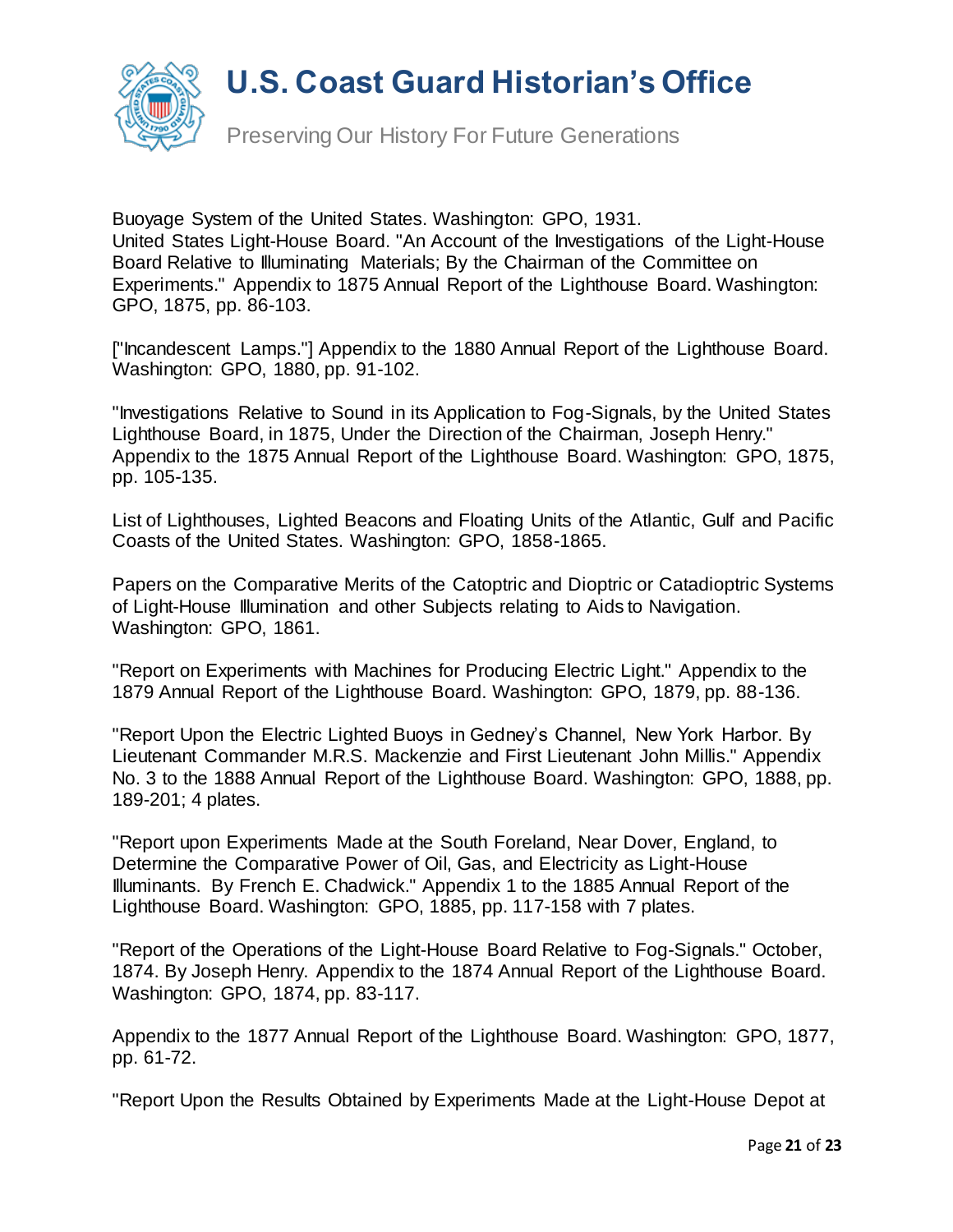

Preserving Our History For Future Generations

Staten Island, N.Y. with Various Kinds of Mineral-Oil Lamps and Burners. By David Porter Heap." Appendix No. 2 to the 1888 Annual Report of the Lighthouse Board. Washington: GPO, 1888, pp. 183-188; 9 plates.

United States Lighthouse Service. Buoyage System of the United States. Washington: GPO, 1931.

The Light-houses, Beacons and Floating Lights of the United States in Operation on the 1st Dec, 1839. Washington: Blair and Rives, 1839.

List of Lighthouses, Beacons, & Floating Lights of the United States 1848. Gideon & Co., 1849.

List of Lighthouses, Lighted Beacons, & Floating Lights of the United States 1848. Washington: William A. Harris, Public Printer, 1854.

List of light-houses, Lighted Beacons, & Floating Lights on the Atlantic, Gulf, & Pacific Coasts of the United States. Washington: GPO, 1865-1918. [Hereafter published as separate volumes by region]

#### **Dissertations, Theses & unpublished papers:**

Adams, Charles R. "Changes in Coast Guard Buoy Design." Paper presented at the International Conference on Lighthouses and Other Aids to Navigation, Scheveningen, June, 1955.

Marshall, Amy K. "Frequently Close to the Point of Peril: A History of Buoys and Tenders in U.S. Coastal Waters, 1789-1939." Master of Arts Thesis, Department of History, East Carolina University, February 1998.

Schleiter, H.W. "Construction of Recent Coast Guard Aids to Navigation." Paper presented at the International Conference on Lighthouses and Other Aids to Navigation, Scheveningen, June, 1955.

Wear, Hugh D. "Remote Control of Aids to Navigation." Paper presented at the International Conference on Lighthouses and Other Aids to Navigation, Scheveningen, June, 1955.